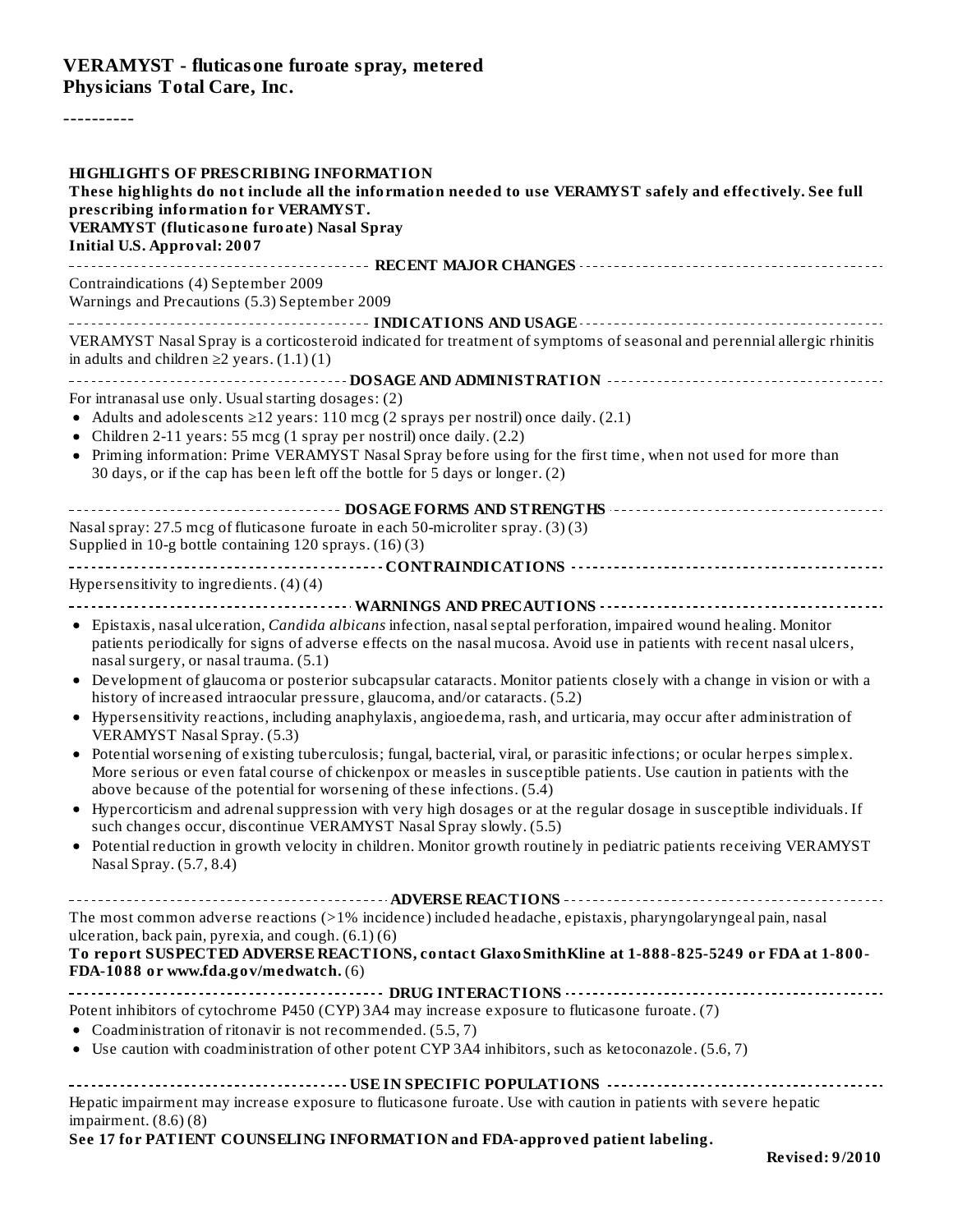#### **FULL PRESCRIBING INFORMATION: CONTENTS\* 1 INDICATIONS AND USAGE 1.1** Treatment of Allergic Rhinitis **2 DOSAGE AND ADMINISTRATION 2.1** Adults and Adolescents Aged 12 Years and Older **2.2** Children Aged 2 to 11 Years **3 DOSAGE FORMS AND STRENGTHS 4 CONTRAINDICATIONS 5 WARNINGS AND PRECAUTIONS 5.1** Local Nasal Effects **5.2** Glaucoma and Cataracts **5.3** Hypersensitivity Reactions, Including Anaphylaxis **5.4** Immunosuppression **5.5** Hypothalamic-Pituitary-Adrenal Axis Effects **5.6** Use of Cytochrome P450 3A4 Inhibitors **5.7** Effect on Growth **6 ADVERSE REACTIONS 6.1** Clinical Trials Experience **6.2** Postmarketing Experience **7 DRUG INTERACTIONS 8 USE IN SPECIFIC POPULATIONS** 8.1 Pregnancy 8.3 Nursing Mothers 8.4 Pediatric Use 8.5 Geriatric Use 8.6 Hepatic Impairment 8.7 Renal Impairment **10 OVERDOSAGE 11 DESCRIPTION 12 CLINICAL PHARMACOLOGY** 12.1 Mechanism of Action 12.2 Pharmacodynamics 12.3 Pharmacokinetics **13 NONCLINICAL TOXICOLOGY** 13.1 Carcinogenesis, Mutagenesis, Impairment of Fertility **14 CLINICAL STUDIES** 14.1 Seasonal and Perennial Allergic Rhinitis **16 HOW SUPPLIED/STORAGE AND HANDLING 17 PATIENT COUNSELING INFORMATION 17.1** Local Nasal Effects **17.2** Cataracts and Glaucoma **17.3** Hypersensitivity Reactions, Including Anaphylaxis **17.4** Immunosuppression **17.5** Use Daily for Best Effect **17.6** Keep Spray Out of Eyes **17.7** Potential Drug Interactions Sections or subsections omitted from the full prescribing information are not listed.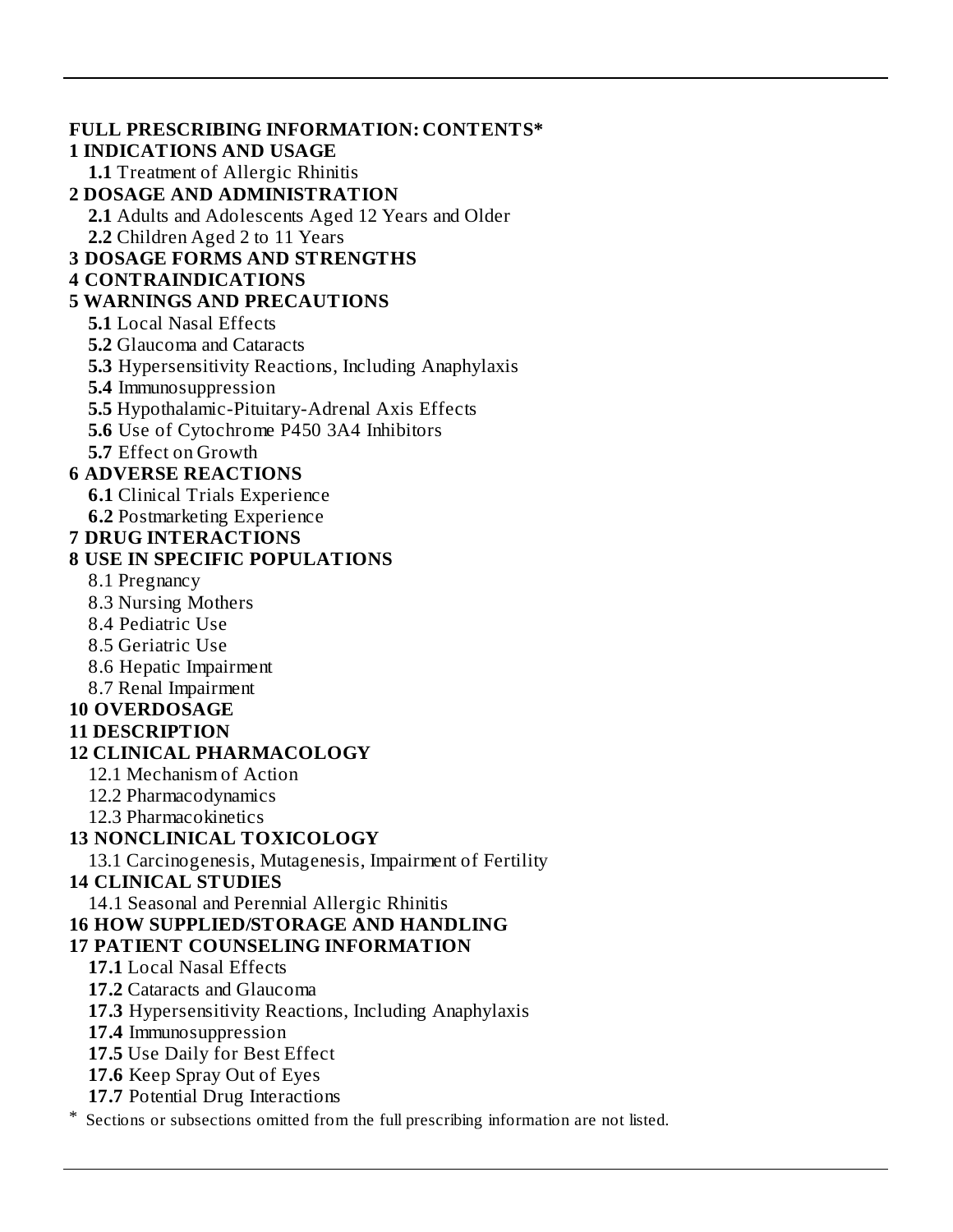#### **FULL PRESCRIBING INFORMATION**

#### **1 INDICATIONS AND USAGE**

#### **1.1 Treatment of Allergic Rhinitis**

VERAMYST<sup>®</sup> (fluticasone furoate) Nasal Spray is indicated for the treatment of the symptoms of seasonal and perennial allergic rhinitis in patients aged 2 years and older.

### **2 DOSAGE AND ADMINISTRATION**

Administer VERAMYST Nasal Spray by the intranasal route only. Prime VERAMYST Nasal Spray before using for the first time by shaking the contents well and releasing 6 sprays into the air away from the face. When VERAMYST Nasal Spray has not been used for more than 30 days or if the cap has been left off the bottle for 5 days or longer, prime the pump again until a fine mist appears. Shake VERAMYST Nasal Spray well before each use.

#### **2.1 Adults and Adoles cents Aged 12 Years and Older**

The recommended starting dosage is 110 mcg once daily administered as 2 sprays (27.5 mcg/spray) in each nostril. Titrate an individual patient to the minimum effective dosage to reduce the possibility of side effects. When the maximum benefit has been achieved and symptoms have been controlled, reducing the dosage to 55 mcg (1 spray in each nostril) once daily may be effective in maintaining control of allergic rhinitis symptoms.

#### **2.2 Children Aged 2 to 11 Years**

The recommended starting dosage in children is 55 mcg once daily administered as 1 spray (27.5 mcg/spray) in each nostril. Children not adequately responding to 55 mcg may use 110 mcg (2 sprays in each nostril) once daily. Once symptoms have been controlled, the dosage may be decreased to 55 mcg once daily.

#### **3 DOSAGE FORMS AND STRENGTHS**

VERAMYST Nasal Spray is a nasal spray suspension. Each spray (50 microliters) delivers 27.5 mcg of fluticasone furoate.

#### **4 CONTRAINDICATIONS**

VERAMYST Nasal Spray is contraindicated in patients with hypersensitivity to any of its ingredients *[see Warnings and Precautions (5.3)]*.

#### **5 WARNINGS AND PRECAUTIONS**

#### **5.1 Local Nasal Effects**

#### Epistaxis and Nasal Ulceration

In clinical studies of 2 to 52 weeks' duration, epistaxis and nasal ulcerations were observed more frequently and some epistaxis events were more severe in patients treated with VERAMYST Nasal Spray than those who received placebo *[see Adverse Reactions(6)]*.

#### *Candida* Infection

Evidence of localized infections of the nose with *Candida albicans* was seen on nasal exams in 7 of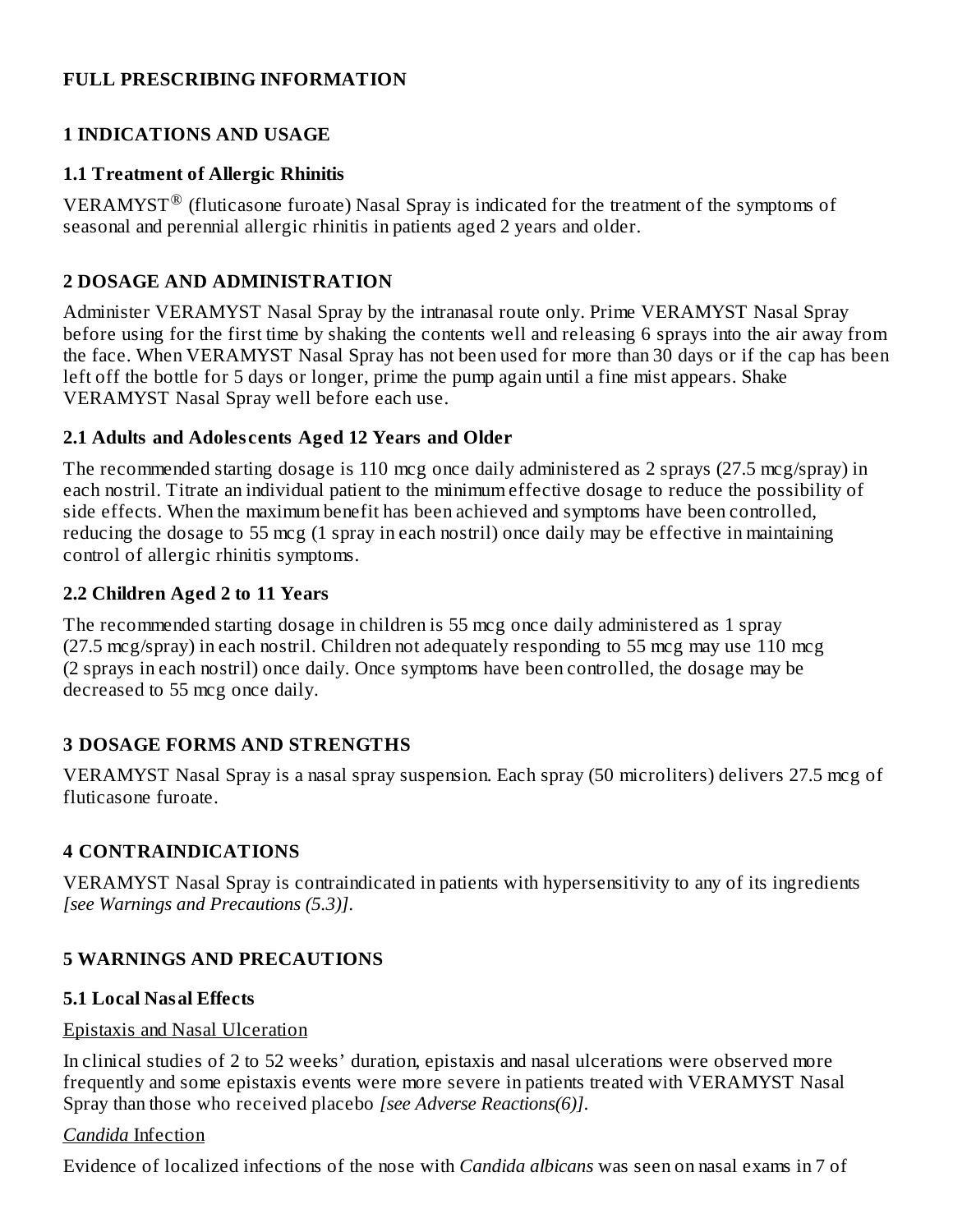2,745 patients treated with VERAMYST Nasal Spray during clinical trials and was reported as an adverse event in 3 patients. When such an infection develops, it may require treatment with appropriate local therapy and discontinuation of VERAMYST Nasal Spray. Therefore, patients using VERAMYST Nasal Spray over several months or longer should be examined periodically for evidence of *Candida* infection or other signs of adverse effects on the nasal mucosa.

### Nasal Septal Perforation

Instances of nasal septal perforation have been reported in patients following the intranasal application of corticosteroids. There were no instances of nasal septal perforation observed in clinical studies with VERAMYST Nasal Spray.

### Impaired Wound Healing

Because of the inhibitory effect of corticosteroids on wound healing, patients who have experienced recent nasal ulcers, nasal surgery, or nasal trauma should not use VERAMYST Nasal Spray until healing has occurred.

### **5.2 Glaucoma and Cataracts**

Nasal and inhaled corticosteroids may result in the development of glaucoma and/or cataracts. Therefore, close monitoring is warranted in patients with a change in vision or with a history of increased intraocular pressure, glaucoma, and/or cataracts.

Glaucoma and cataract formation was evaluated with intraocular pressure measurements and slit lamp examinations in 1 controlled 12-month study in 806 adolescent and adult patients aged 12 years and older and in 1 controlled 12-week study in 558 children aged 2 to 11 years. The patients had perennial allergic rhinitis and were treated with either VERAMYST Nasal Spray (110 mcg once daily in adult and adolescent patients and 55 or 110 mcg once daily in pediatric patients) or placebo. Intraocular pressure remained within the normal range  $(\leq 21 \text{ mmHg})$  in  $\geq 98\%$  of the patients in any treatment group in both studies. However, in the 12-month study in adolescents and adults, 12 patients, all treated with VERAMYST Nasal Spray 110 mcg once daily, had intraocular pressure measurements that increased above normal levels ( $\geq$ 21 mmHg). In the same study, 7 patients (6 treated with VERAMYST Nasal Spray 110 mcg once daily and 1 patient treated with placebo) had cataracts identified during the study that were not present at baseline.

# **5.3 Hypers ensitivity Reactions, Including Anaphylaxis**

Hypersensitivity reactions, including anaphylaxis, angioedema, rash, and urticaria, may occur after administration of VERAMYST Nasal Spray. Discontinue VERAMYST Nasal Spray if such reactions occur *[see Contraindications (4)]*.

# **5.4 Immunosuppression**

Persons who are using drugs that suppress the immune system are more susceptible to infections than healthy individuals. Chickenpox and measles, for example, can have a more serious or even fatal course in susceptible children or adults using corticosteroids. In children or adults who have not had these diseases or have not been properly immunized, particular care should be taken to avoid exposure. How the dose, route, and duration of corticosteroid administration affect the risk of developing a disseminated infection is not known. The contribution of the underlying disease and/or prior corticosteroid treatment to the risk is also not known. If a patient is exposed to chickenpox, prophylaxis with varicella zoster immune globulin (VZIG) may be indicated. If a patient is exposed to measles, prophylaxis with pooled intramuscular immunoglobulin (IG) may be indicated. (See the respective package inserts for complete VZIG and IG prescribing information.) If chickenpox or measles develops, treatment with antiviral agents may be considered.

Corticosteroids should be used with caution, if at all, in patients with active or quiescent tuberculous infections of the respiratory tract; untreated local or systemic fungal or bacterial infections; systemic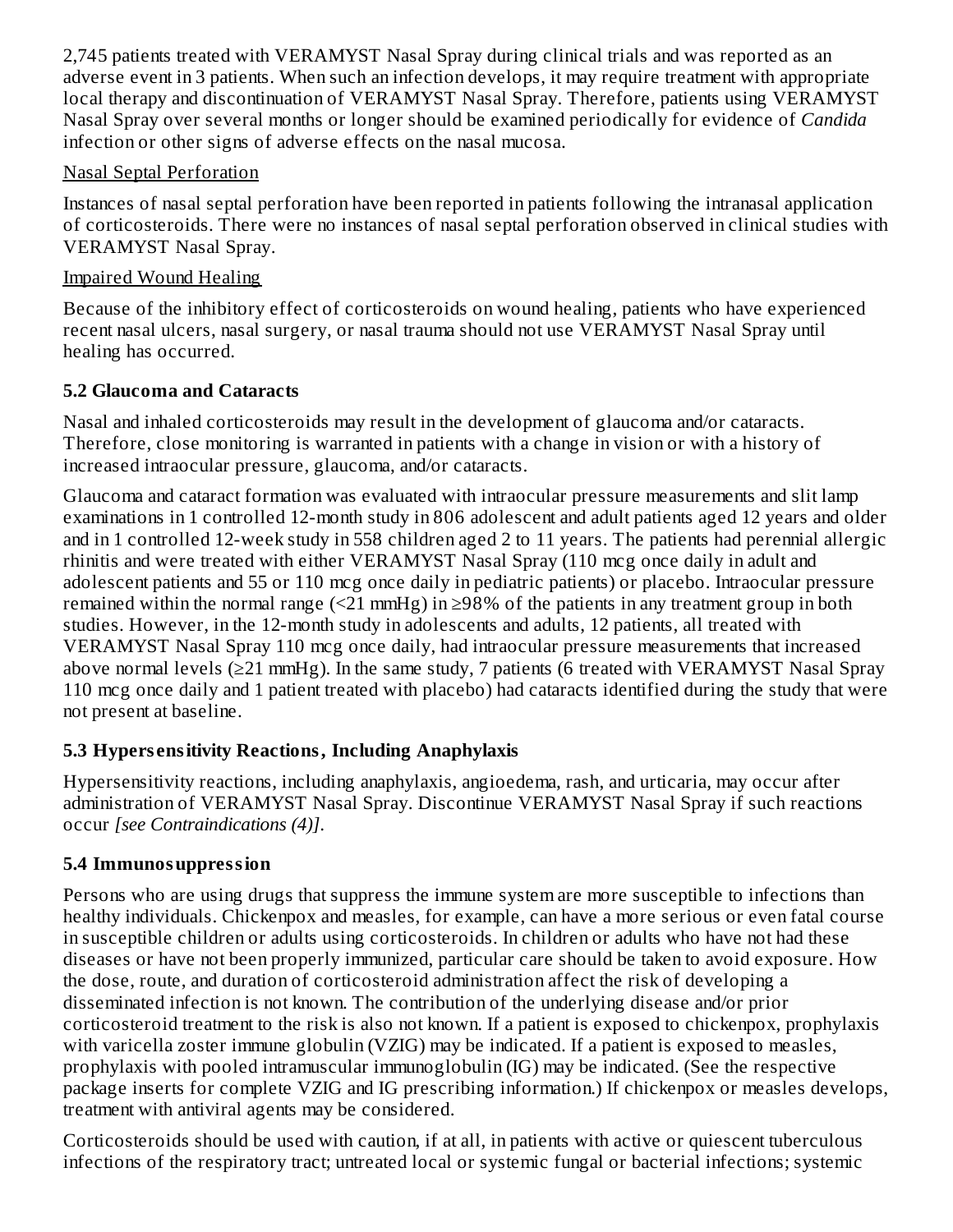viral or parasitic infections; or ocular herpes simplex because of the potential for worsening of these infections.

# **5.5 Hypothalamic-Pituitary-Adrenal Axis Effects**

### Hypercorticism and Adrenal Suppression

When intranasal steroids are used at higher than recommended dosages or in susceptible individuals at recommended dosages, systemic corticosteroid effects such as hypercorticism and adrenal suppression may appear. If such changes occur, the dosage of VERAMYST Nasal Spray should be discontinued slowly, consistent with accepted procedures for discontinuing oral corticosteroid therapy.

The replacement of a systemic corticosteroid with a topical corticosteroid can be accompanied by signs of adrenal insufficiency. In addition, some patients may experience symptoms of corticosteroid withdrawal, e.g., joint and/or muscular pain, lassitude, and depression. Patients previously treated for prolonged periods with systemic corticosteroids and transferred to topical corticosteroids should be carefully monitored for acute adrenal insufficiency in response to stress. In those patients who have asthma or other clinical conditions requiring long-term systemic corticosteroid treatment, rapid decreases in systemic corticosteroid dosages may cause a severe exacerbation of their symptoms.

### **5.6 Us e of Cytochrome P450 3A4 Inhibitors**

Co-administration with ritonavir is not recommended because of the risk of systemic effects secondary to increased exposure to fluticasone furoate. Use caution with the co-administration of VERAMYST Nasal Spray and other potent cytochrome P450 (CYP) 3A4 inhibitors, such as ketoconazole *[see Drug Interactions (7)]*.

### **5.7 Effect on Growth**

Corticosteroids may cause a reduction in growth velocity when administered to pediatric patients. Monitor the growth routinely of pediatric patients receiving VERAMYST Nasal Spray. To minimize the systemic effects of intranasal corticosteroids, including VERAMYST Nasal Spray, titrate each patient's dose to the lowest dosage that effectively controls his/her symptoms *[see Use in Specific Populations (8.4)]*.

### **6 ADVERSE REACTIONS**

Systemic and local corticosteroid use may result in the following:

- Epistaxis, ulcerations, *Candida albicans* infection, impaired wound healing *[see Warnings and Precautions (5.1)]*
- Cataracts and glaucoma *[see Warnings and Precautions (5.2)]*
- Immunosuppression *[see Warnings and Precautions (5.4)]*
- Hypothalamic-pituitary-adrenal (HPA) axis effects, including growth reduction *[see Warnings and Precautions (5.5), Use in Specific Populations (8.4)]*

### **6.1 Clinical Trials Experience**

The safety data described below reflect exposure to VERAMYST Nasal Spray in 1,563 patients with seasonal or perennial allergic rhinitis in 9 controlled clinical trials of 2 to 12 weeks' duration. The data from adults and adolescents are based upon 6 clinical trials in which 768 patients with seasonal or perennial allergic rhinitis (473 females and 295 males aged 12 years and older) were treated with VERAMYST Nasal Spray 110 mcg once daily for 2 to 6 weeks. The racial distribution of adult and adolescent patients receiving VERAMYST Nasal Spray was 82% white, 5% black, and 13% other. The data from pediatric patients are based upon 3 clinical trials in which 795 children with seasonal or perennial rhinitis (352 females and 443 males aged 2 to 11 years) were treated with VERAMYST Nasal Spray 55 or 110 mcg once daily for 2 to 12 weeks. The racial distribution of pediatric patients receiving VERAMYST Nasal Spray was 75% white, 11% black, and 14% other.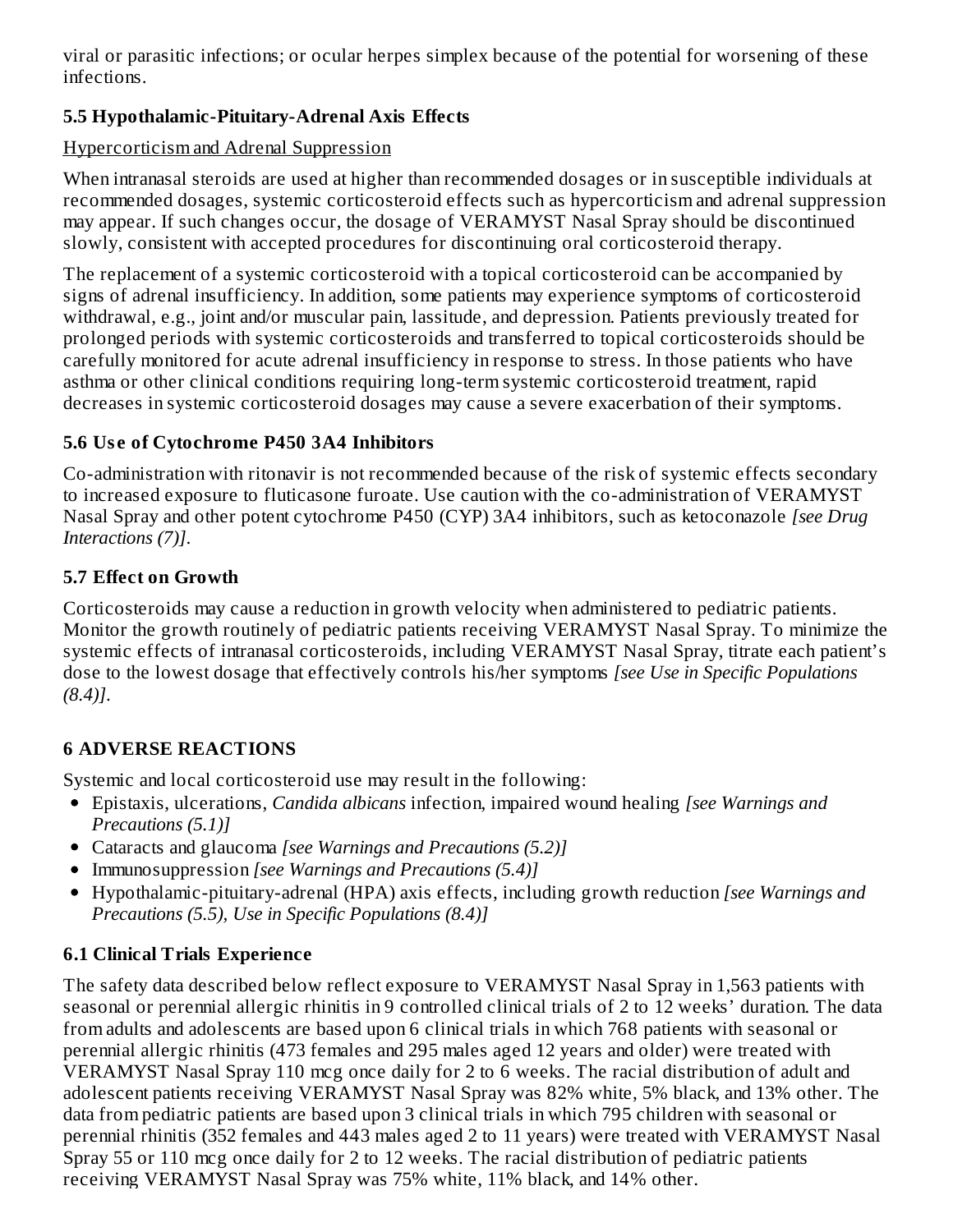Because clinical trials are conducted under widely varying conditions, adverse reaction rates observed in the clinical trials of a drug cannot be directly compared with rates in the clinical trials of another drug and may not reflect the rates observed in practice.

receiving VERAMYST Nasal Spray was 75% white, 11% black, and 14% other.

Adults and Adolescents Aged 12 Years and Older

Overall adverse reactions were reported with approximately the same frequency by patients treated with VERAMYST Nasal Spray and those receiving placebo. Less than 3% of patients in clinical trials discontinued treatment because of adverse reactions. The rate of withdrawal among patients receiving VERAMYST Nasal Spray was similar or lower than the rate among patients receiving placebo.

Table 1 displays the common adverse reactions (>1% in any patient group receiving VERAMYST Nasal Spray) that occurred more frequently in patients aged 12 years and older treated with VERAMYST Nasal Spray compared with placebo-treated patients.

#### **Table 1. Advers e Reactions With >1% Incidence in Controlled Clinical Trials of 2 to 6 Weeks' Duration With VERAMYST Nasal Spray in Adult and Adoles cent Patients With Seasonal or Perennial Allergic Rhinitis**

| <b>Adverse Event</b>   | <b>Adult and Adolescent Patients</b> |                                      |  |  |
|------------------------|--------------------------------------|--------------------------------------|--|--|
|                        |                                      | Aged 12 Years and Older              |  |  |
|                        |                                      | Vehicle Placebo VERAMYST Nasal Spray |  |  |
|                        | $(n = 774)$                          | 110 mcg Once Daily                   |  |  |
|                        |                                      | $(n = 768)$                          |  |  |
| Headache               | 54 (7%)                              | 72 (9%)                              |  |  |
| Epistaxis              | 32(4%)                               | 45 (6%)                              |  |  |
| Pharyngolaryngeal pain | 8(1%)                                | 15 (2%)                              |  |  |
| Nasal ulceration       | $3(1\%)$                             | $11(1\%)$                            |  |  |
| Back pain              | 7(1%)                                | 9(1%)                                |  |  |

There were no differences in the incidence of adverse reactions based on gender or race. Clinical trials did not include sufficient numbers of patients aged 65 years and older to determine whether they respond differently from younger subjects.

#### Pediatric Patients Aged 2 to 11 Years

In the 3 clinical trials in pediatric patients aged 2 to <12 years, overall adverse reactions were reported with approximately the same frequency by patients treated with VERAMYST Nasal Spray and those receiving placebo. Table 2 displays the common adverse reactions (>3% in any patient group receiving VERAMYST Nasal Spray), that occurred more frequently in patients aged 2 to 11 years treated with VERAMYST Nasal Spray compared with placebo-treated patients.

#### **Table 2. Advers e Reactions With >3% Incidence in Controlled Clinical Trials of 2 to 12 Weeks' Duration With VERAMYST Nasal Spray in Pediatric Patients With Seasonal or Perennial Allergic Rhinitis**

| Adverse Event   | Pediatric Patients Aged 2 to <12 Years                    |                   |                    |  |  |
|-----------------|-----------------------------------------------------------|-------------------|--------------------|--|--|
|                 | Vehicle Placebo VERAMYST Nasal Spray VERAMYST Nasal Spray |                   |                    |  |  |
|                 | $(n = 429)$                                               | 55 mcg Once Daily | 110 mcg Once Daily |  |  |
|                 |                                                           | $(n = 369)$       | $(n = 426)$        |  |  |
| Headache        | 31(7%)                                                    | 28 (8%)           | 33 (8%)            |  |  |
| Nasopharyngitis | 21 (5%)                                                   | 20(5%)            | 21(5%)             |  |  |
| Epistaxis       | 19 (4%)                                                   | 17 (5%)           | 17(4%)             |  |  |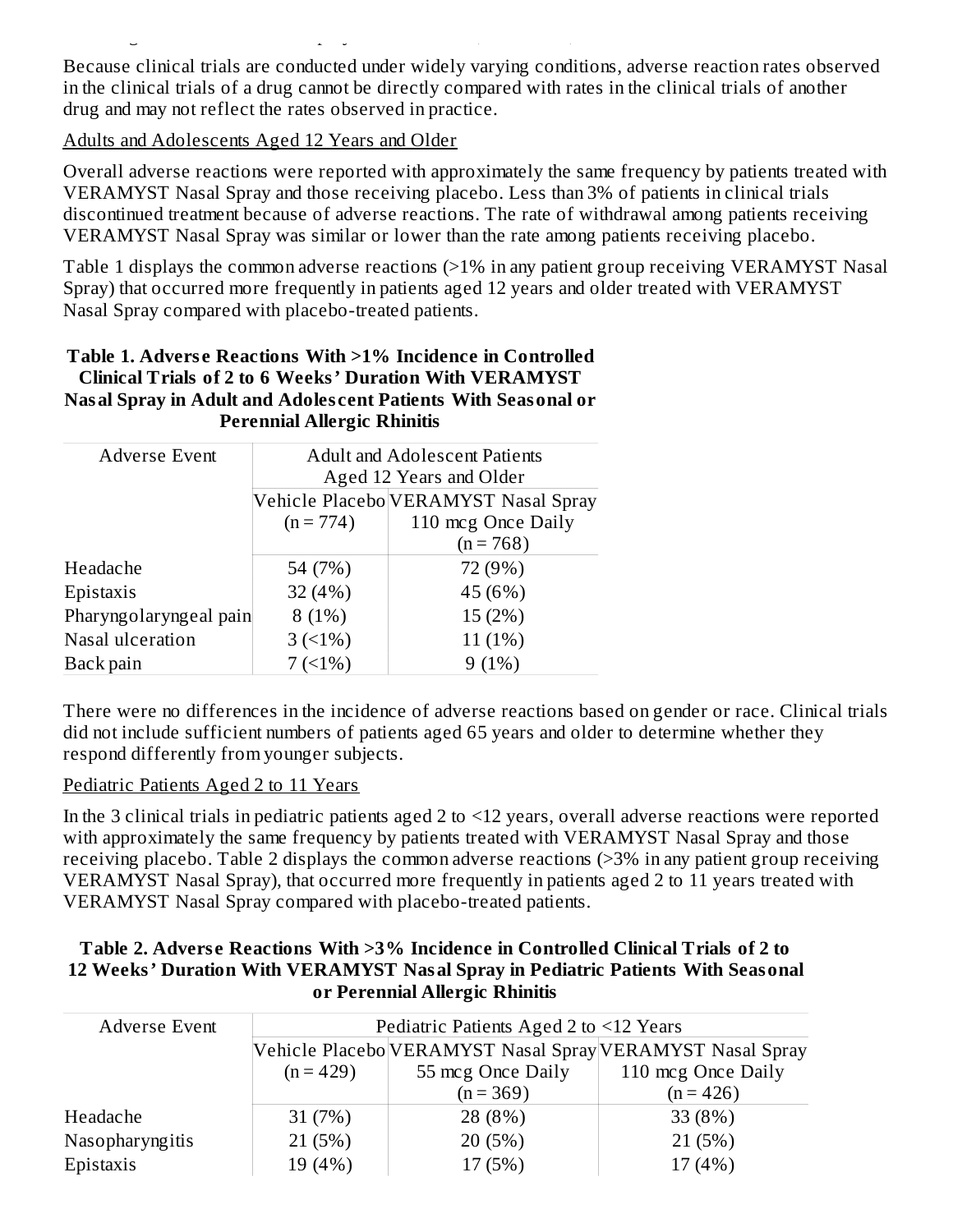| Pyrexia                | $(2\%)$ | 17(5%)  | 19 (4%) |
|------------------------|---------|---------|---------|
| Pharyngolaryngeal pain | 14 (3%) | 16(4%)  | 12 (3%) |
| Cough                  | 12 (3%) | 12 (3%) | 16 (4%) |

There were no differences in the incidence of adverse reactions based on gender or race. Pyrexia occurred more frequently in children aged 2 to <6 years compared with children aged 6 to <12 years.

### Long-Term (52-Week) Safety Trial

In a 52-week, placebo-controlled, long-term safety trial, 605 patients (307 females and 298 males aged 12 years and older) with perennial allergic rhinitis were treated with VERAMYST Nasal Spray 110 mcg once daily for 12 months and 201 were treated with placebo nasal spray. While most adverse reactions were similar in type and rate between the treatment groups, epistaxis occurred more frequently in patients who received VERAMYST Nasal Spray (123/605, 20%) than in patients who received placebo (17/201, 8%). Epistaxis tended to be more severe in patients treated with VERAMYST Nasal Spray. All 17 reports of epistaxis that occurred in patients who received placebo were of mild intensity, while 83, 39, and 1 of the total 123 epistaxis events in patients treated with VERAMYST Nasal Spray were of mild, moderate, and severe intensity, respectively. No patient experienced a nasal septal perforation during this trial.

### **6.2 Postmarketing Experience**

In addition to adverse reactions reported from clinical trials, the following adverse reactions have been identified during postmarketing use of VERAMYST Nasal Spray. Because these reactions are reported voluntarily from a population of uncertain size, it is not always possible to reliably estimate their frequency or establish a causal relationship to drug exposure. These events have been chosen for inclusion due to either their seriousness, frequency of reporting, or causal connection to fluticasone furoate or a combination of these factors.

Immune System Disorders: Hypersensitivity reactions, including anaphylaxis, angioedema, rash, and urticaria.

# **7 DRUG INTERACTIONS**

Fluticasone furoate is cleared by extensive first-pass metabolism mediated by CYP3A4. In a drug interaction study of intranasal fluticasone furoate and the CYP3A4 inhibitor ketoconazole given as a 200-mg once-daily dose for 7 days, 6 of 20 subjects receiving fluticasone furoate and ketoconazole had measurable but low levels of fluticasone furoate compared with 1 of 20 receiving fluticasone furoate and placebo. Based on this study and the low systemic exposure, there was a 5% reduction in 24-hour serum cortisol levels with ketoconazole compared with placebo. The data from this study should be carefully interpreted because the study was conducted with ketoconazole 200 mg once daily rather than 400 mg, which is the maximum recommended dosage. Therefore, caution is required with the co-administration of VERAMYST Nasal Spray and ketoconazole or other potent CYP3A4 inhibitors.

Based on data with another glucocorticoid, fluticasone propionate, metabolized by CYP3A4, coadministration of VERAMYST Nasal Spray with the potent CYP3A4 inhibitor ritonavir is not recommended because of the risk of systemic effects secondary to increased exposure to fluticasone furoate. High exposure to corticosteroids increases the potential for systemic side effects, such as cortisol suppression.

Enzyme induction and inhibition data suggest that fluticasone furoate is unlikely to significantly alter the cytochrome P450-mediated metabolism of other compounds at clinically relevant intranasal dosages.

### **8 USE IN SPECIFIC POPULATIONS**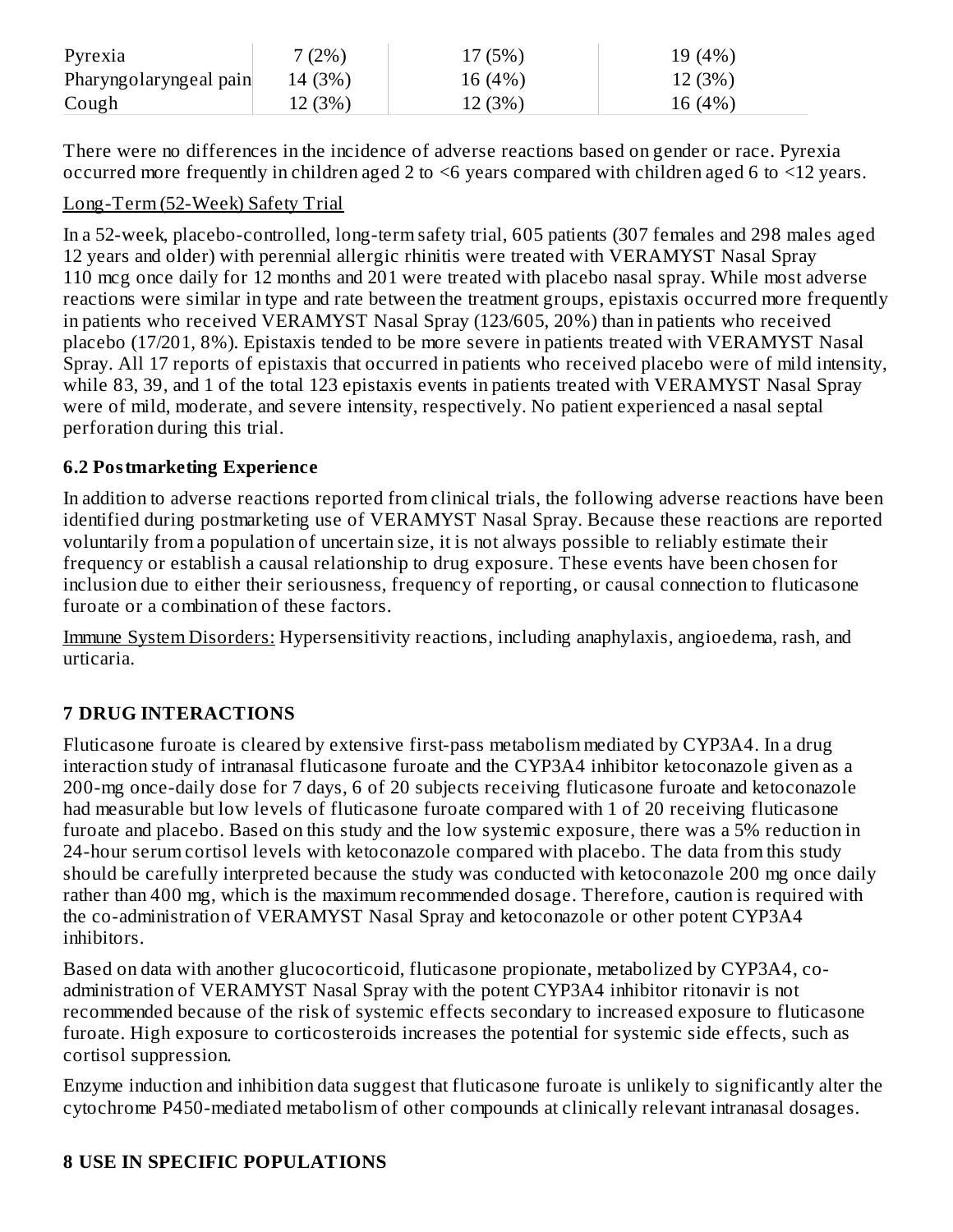### **8.1 Pregnancy**

#### Teratogenic Effects

Pregnancy Category C. Corticosteroids have been shown to be teratogenic in laboratory animals when administered systemically at relatively low dosage levels.

There were no teratogenic effects in rats and rabbits at inhaled fluticasone furoate dosages of up to 91 and 8 mcg/kg/day, respectively (approximately 7 and 1 times, respectively, the maximum recommended daily intranasal dose in adults on a mcg/m<sup>2</sup> basis). There was also no effect on pre- or post-natal development in rats treated with up to 27 mcg/kg/day by inhalation during gestation and lactation (approximately 2 times the maximum recommended daily intranasal dose in adults on a mcg/m<sup>2</sup> basis).

There are no adequate and well-controlled studies in pregnant women. VERAMYST Nasal Spray should be used during pregnancy only if the potential benefit justifies the potential risk to the fetus.

#### Nonteratogenic Effects

Hypoadrenalism may occur in infants born of mothers receiving corticosteroids during pregnancy. Such infants should be carefully monitored.

#### **8.3 Nursing Mothers**

It is not known whether fluticasone furoate is excreted in human breast milk. However, other corticosteroids have been detected in human milk. Since there are no data from controlled trials on the use of intranasal fluticasone furoate by nursing mothers, caution should be exercised when VERAMYST Nasal Spray is administered to a nursing woman.

### **8.4 Pediatric Us e**

Controlled clinical trials with VERAMYST Nasal Spray included 1,224 patients aged 2 to 11 years and 344 adolescent patients aged 12 to 17 years *[see Clinical Studies (14)]*. The safety and effectiveness of VERAMYST Nasal Spray in children younger than 2 years have not been established.

Controlled clinical studies have shown that intranasal corticosteroids may cause a reduction in growth velocity in pediatric patients. This effect has been observed in the absence of laboratory evidence of HPA axis suppression, suggesting that growth velocity is a more sensitive indicator of systemic corticosteroid exposure in pediatric patients than some commonly used tests of HPA axis function. The long-term effects of reduction in growth velocity associated with intranasal corticosteroids, including the impact on final adult height, are unknown. The potential for "catch-up" growth following discontinuation of treatment with intranasal corticosteroids has not been adequately studied. The growth of pediatric patients receiving intranasal corticosteroids, including VERAMYST Nasal Spray, should be monitored routinely (e.g., via stadiometry). The potential growth effects of prolonged treatment should be weighed against the clinical benefits obtained and the risks/benefits of treatment alternatives. To minimize the systemic effects of intranasal corticosteroids, including VERAMYST Nasal Spray, each patient's dose should be titrated to the lowest dosage that effectively controls his/her symptoms.

The potential for VERAMYST Nasal Spray to cause growth suppression in susceptible patients or when given at higher than recommended dosages cannot be ruled out.

### **8.5 Geriatric Us e**

Clinical studies of VERAMYST Nasal Spray did not include sufficient numbers of subjects aged 65 years and older to determine whether they respond differently from younger subjects. Other reported clinical experience has not identified differences in responses between the elderly and younger patients. In general, dose selection for an elderly patient should be cautious, usually starting at the low end of the dosing range, reflecting the greater frequency of decreased hepatic, renal, or cardiac function, and of concomitant disease or other drug therapy.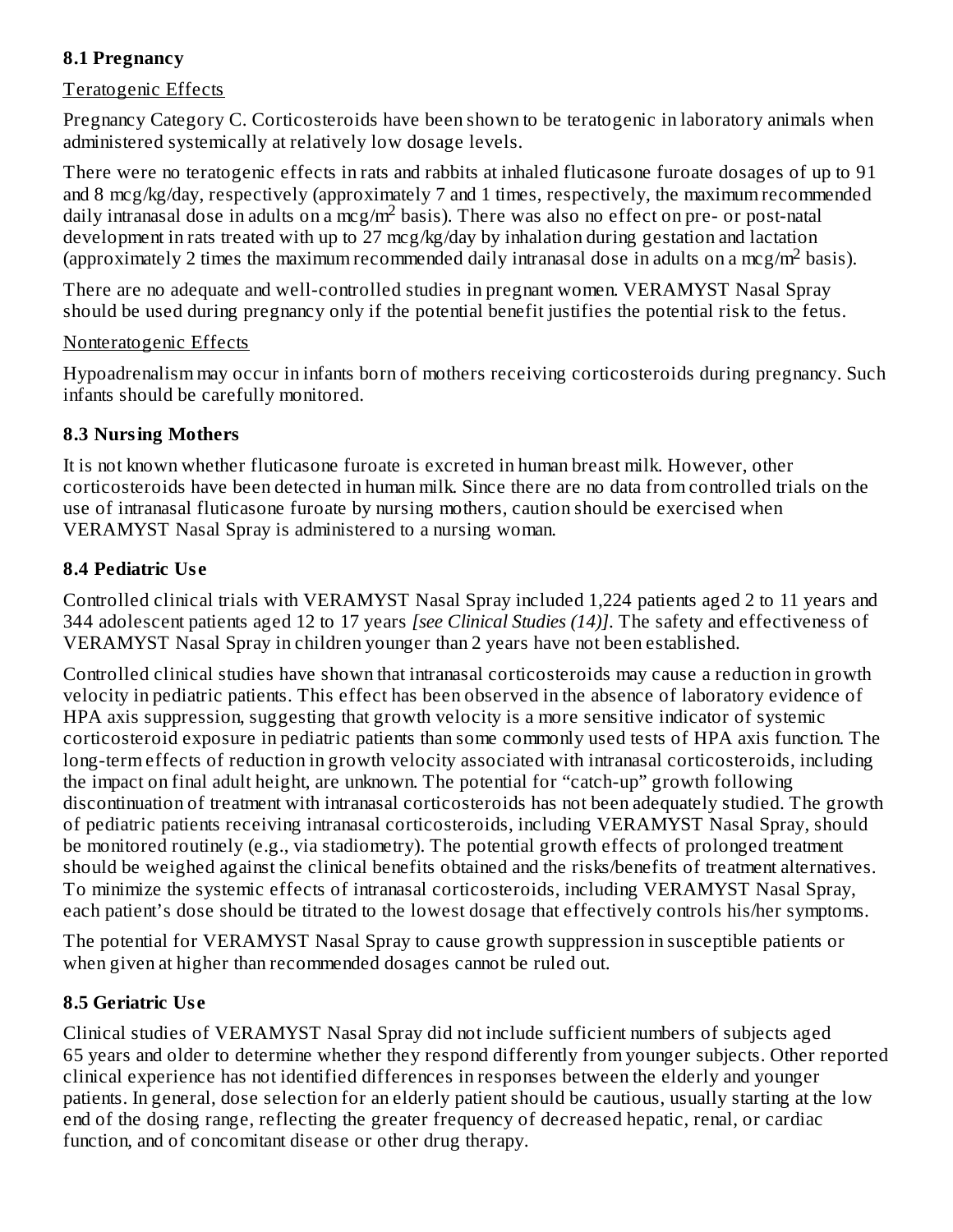### **8.6 Hepatic Impairment**

Use VERAMYST Nasal Spray with caution in patients with severe hepatic impairment *[see Clinical Pharmacology (12.3)].*

### **8.7 Renal Impairment**

No dosage adjustment is required in patients with renal impairment *[see Clinical Pharmacology (12.3)]*.

### **10 OVERDOSAGE**

Chronic overdosage may result in signs/symptoms of hypercorticism *[see Warnings and Precautions (5.4)]*. There are no data on the effects of acute or chronic overdosage with VERAMYST Nasal Spray. Because of low systemic bioavailability and an absence of acute drug-related systemic findings in clinical studies (with dosages of up to 440 mcg/day for 2 weeks [4 times the maximum recommended daily dose]), overdose is unlikely to require any therapy other than observation.

Intranasal administration of up to 2,640 mcg/day (24 times the recommended adult dose) of fluticasone furoate was administered to healthy human volunteers for 3 days. Single- and repeat-dose studies with orally inhaled fluticasone furoate doses of 50 to 4,000 mcg have shown decreased mean serum cortisol at doses of 500 mcg or higher. The oral median lethal dose in mice and rats was >2,000 mg/kg (approximately 74,000 and 147,000 times, respectively, the maximum recommended daily intranasal dose in adults and 52,000 and 105,000 times, respectively, the maximum recommended daily intranasal dose in children, on a mcg/m<sup>2</sup> basis).

Acute overdosage with the intranasal dosage form is unlikely since 1 bottle of VERAMYST Nasal Spray contains approximately 3 mg of fluticasone furoate, and the bioavailability of fluticasone furoate is <1% for 2.64 mg/day given intranasally and 1% for 2 mg/day given as an oral solution.

# **11 DESCRIPTION**

Fluticasone furoate, the active component of VERAMYST Nasal Spray, is a synthetic fluorinated corticosteroid having the chemical name (6α,11β,16α,17α)-6,9-difluoro-17-{[(fluoromethyl)thio]carbonyl}-11-hydroxy-16-methyl-3-oxoandrosta-1,4-dien-17-yl 2-furancarboxylate and the following chemical structure:



Fluticasone furoate is a white powder with a molecular weight of 538.6, and the empirical formula is  $C_{27}H_{29}F_3O_6S$ . It is practically insoluble in water.

VERAMYST Nasal Spray is an aqueous suspension of micronized fluticasone furoate for topical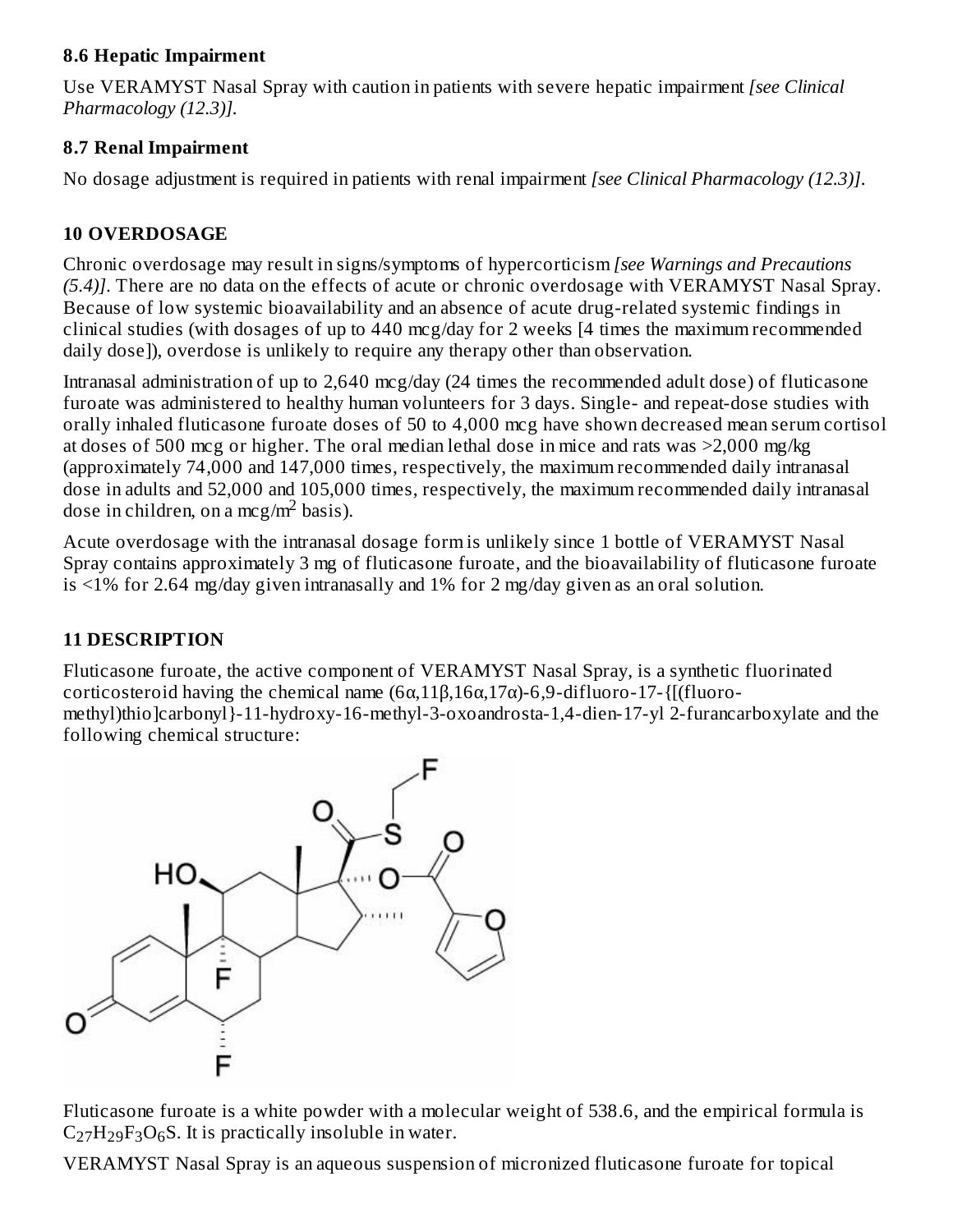administration to the nasal mucosa by means of a metering (50 microliters), atomizing spray pump. After initial priming *[see Dosage and Administration (2)]*, each actuation delivers 27.5 mcg of fluticasone furoate in a volume of 50 microliters of nasal spray suspension. VERAMYST Nasal Spray also contains 0.015% w/w benzalkonium chloride, dextrose anhydrous, edetate disodium, microcrystalline cellulose and carboxymethylcellulose sodium, polysorbate 80, and purified water. It has a pH of approximately 6.

# **12 CLINICAL PHARMACOLOGY**

### **12.1 Mechanism of Action**

Fluticasone furoate is a synthetic trifluorinated corticosteroid with potent anti-inflammatory activity. The precise mechanism through which fluticasone furoate affects rhinitis symptoms is not known. Corticosteroids have been shown to have a wide range of actions on multiple cell types (e.g., mast cells, eosinophils, neutrophils, macrophages, lymphocytes) and mediators (e.g., histamine, eicosanoids, leukotrienes, cytokines) involved in inflammation. Specific effects of fluticasone furoate demonstrated in in vitro and in vivo models included activation of the glucocorticoid response element, inhibition of pro-inflammatory transcription factors such as NFkB, and inhibition of antigen-induced lung eosinophilia in sensitized rats.

Fluticasone furoate has been shown in vitro to exhibit a binding affinity for the human glucocorticoid receptor that is approximately 29.9 times that of dexamethasone and 1.7 times that of fluticasone propionate. The clinical relevance of these findings is unknown.

### **12.2 Pharmacodynamics**

### Adrenal Function

The effects of VERAMYST Nasal Spray on adrenal function have been evaluated in 4 controlled clinical trials in patients with perennial allergic rhinitis. Two 6-week clinical trials were designed specifically to assess the effect of VERAMYST Nasal Spray on the HPA axis with assessments of both 24-hour urinary cortisol excretion and serum cortisol levels in domiciled patients. In addition, one 52 week safety study and one 12-week safety and efficacy study included assessments of 24-hour urinary cortisol excretion. Details of the studies and results are described below. In all 4 studies, since serum fluticasone determinations were generally below the limit of quantification, compliance was assured by efficacy assessments.

### *Clinical Trials Specifically Designed to Assess Hypothalamic-Pituitary-Adrenal Axis Effect*

In a 6-week randomized, double-blind, parallel-group study in adult and adolescent patients aged 12 years and older with perennial allergic rhinitis, VERAMYST Nasal Spray 110 mcg was compared with both placebo nasal spray and prednisone as a positive-control group that received prednisone 10 mg orally once daily for the final 7 days of the treatment period. Adrenal function was assessed by 24-hour urinary cortisol excretion before and after 6 weeks of treatment and by serial serum cortisol levels. Patients were domiciled for collection of 24-hour urinary cortisol. After 6 weeks of treatment, there was a change from baseline in the mean 24-hour urinary cortisol excretion in the group treated with VERAMYST Nasal Spray (n = 43) of -1.16 mcg/day compared with -3.48 mcg/day in the placebo group  $(n = 42)$ . The difference from placebo in the group treated with VERAMYST Nasal Spray was 2.32 mcg/day (95% CI: -6.76, 11.39). Urinary cortisol data were not available for the positive-control (prednisone) treatment group. For serum cortisol levels, after 6 weeks of treatment there was a change from baseline in the mean (0-24 hours) of -0.38 and 0.08 mcg/dL for the group treated with VERAMYST Nasal Spray ( $n = 43$ ) and the placebo group ( $n = 44$ ), respectively, with a difference between the group treated with VERAMYST Nasal Spray and the placebo group of -0.47 mcg/dL (95% CI: -1.31, 0.37). For comparison, in the positive-control (prednisone,  $n = 12$ ) treatment group, there was a change in mean serum cortisol (0-24 hours) from baseline of -4.49 mcg/dL with a difference between the prednisone and placebo group of -4.57 mcg/dL (95% CI: -5.83, -3.31).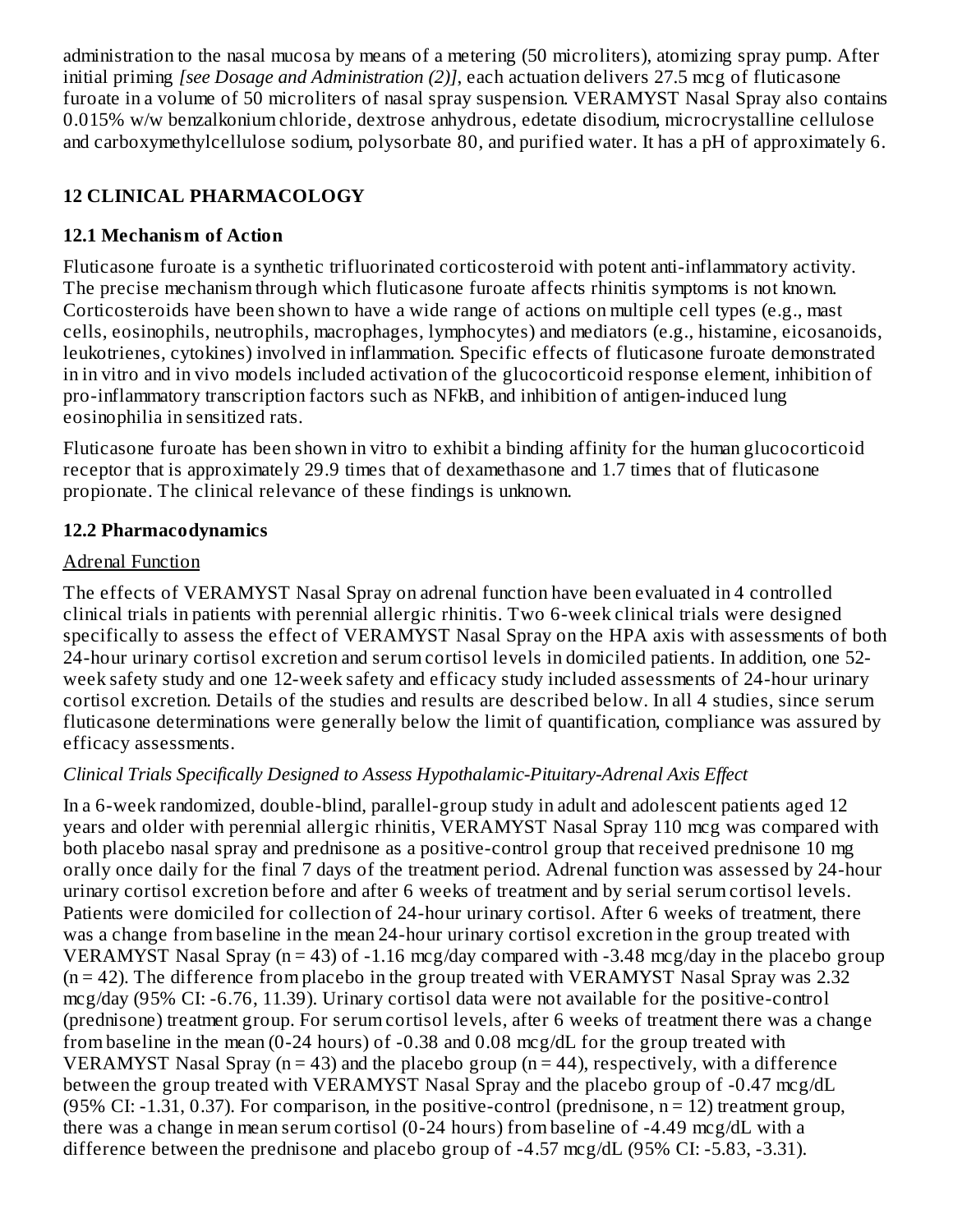The second 6-week study conducted in children aged 2 to 11 years was of similar design to the adult study, including adrenal function assessments, but did not include a prednisone positive-control arm. Patients were treated once daily with VERAMYST Nasal Spray 110 mcg or placebo nasal spray. After 6 weeks of treatment, there was a change in the mean 24-hour urinary cortisol excretion in the group treated with VERAMYST Nasal Spray ( $n = 43$ ) of 0.49 mcg/day compared with 1.92 mcg/day in the placebo group (n = 41), with a difference between the group treated with VERAMYST Nasal Spray and the placebo group of -1.43 mcg/day (95% CI: -5.21, 2.35). For serum cortisol levels, after 6 weeks, there was a change from baseline in mean (0-24 hours) of -0.34 and -0.23 mcg/dL for the group treated with VERAMYST Nasal Spray ( $n = 48$ ) and for the placebo group ( $n = 47$ ), respectively, with a difference between the group treated with VERAMYST Nasal Spray and the placebo group of - 0.11 mcg/dL (95% CI: -0.88, 0.66).

### Additional Hypothalamic-Pituitary-Adrenal Axis Assessments

In the 52-week safety trial in adolescents and adults aged 12 years and older with perennial allergic rhinitis, VERAMYST Nasal Spray 110 mcg ( $n = 605$ ) was compared with placebo nasal spray ( $n = 201$ ). Adrenal function was assessed by 24-hour urinary cortisol excretion in a subset of patients who received VERAMYST Nasal Spray ( $n = 370$ ) or placebo ( $n = 120$ ) before and after 52 weeks of treatment. After 52 weeks of treatment, the mean change from baseline 24-hour urinary cortisol excretion was 5.84 mcg/day in the group treated with VERAMYST Nasal Spray and 3.34 mcg/day in the placebo group. The difference from placebo in mean change from baseline 24-hour urinary cortisol excretion was 2.50 mcg/day (95% CI: -5.49, 10.49).

In the 12-week safety and efficacy trial in children aged 2 to 11 years with perennial allergic rhinitis, VERAMYST Nasal Spray 55 mcg ( $n = 185$ ) and VERAMYST Nasal Spray 110 mcg ( $n = 185$ ) were compared with placebo nasal spray ( $n = 188$ ). Adrenal function was assessed by measurement of 24hour urinary free cortisol in a subset of patients who were aged 6 to 11 years (103 to 109 patients per group) before and after 12 weeks of treatment. After 12 weeks of treatment, there was a decrease in mean 24-hour urinary cortisol excretion from baseline in the group treated with VERAMYST Nasal Spray 55 mcg ( $n = 109$ ) of -2.93 mcg/day and in the group treated with VERAMYST Nasal Spray 110 mcg (n = 103) of -2.07 mcg/day compared with an increase in the placebo group (n = 107) of 0.08 mcg/day. The difference from placebo in mean change from baseline in 24-hour urinary cortisol excretion for the group treated with VERAMYST Nasal Spray 55 mcg was -3.01 mcg/day (95% CI: -6.16, 0.13) and -2.14 mcg/day (95% CI: -5.33, 1.04) for the group treated with VERAMYST Nasal Spray 110 mcg.

When the results of the HPA axis assessments described above are taken as a whole, an effect of intranasal fluticasone furoate on adrenal function cannot be ruled out, especially in pediatric patients.

#### Cardiac Effects

A QT/QTc study did not demonstrate an effect of fluticasone furoate administration on the QTc interval. The effect of a single dose of 4,000 mcg of orally inhaled fluticasone furoate on the QTc interval was evaluated over 24 hours in 40 healthy male and female subjects in a placebo and positive (a single dose of 400 mg oral moxifloxacin) controlled cross-over study. The QTcF maximal mean change from baseline following fluticasone furoate was similar to that observed with placebo with a treatment difference of 0.788 msec (90% CI: -1.802, 3.378). In contrast, moxifloxacin given as a 400-mg tablet resulted in prolongation of the QTcF maximal mean change from baseline compared with placebo with a treatment difference of 9.929 msec ( 90% CI: 7.339, 12.520). While a single dose of fluticasone furoate had no effect on the QTc interval, the effects of fluticasone furoate may not be at steady state following single dose. The effect of fluticasone furoate on the QTc interval following multiple dose administration is unknown.

### **12.3 Pharmacokinetics**

Absorption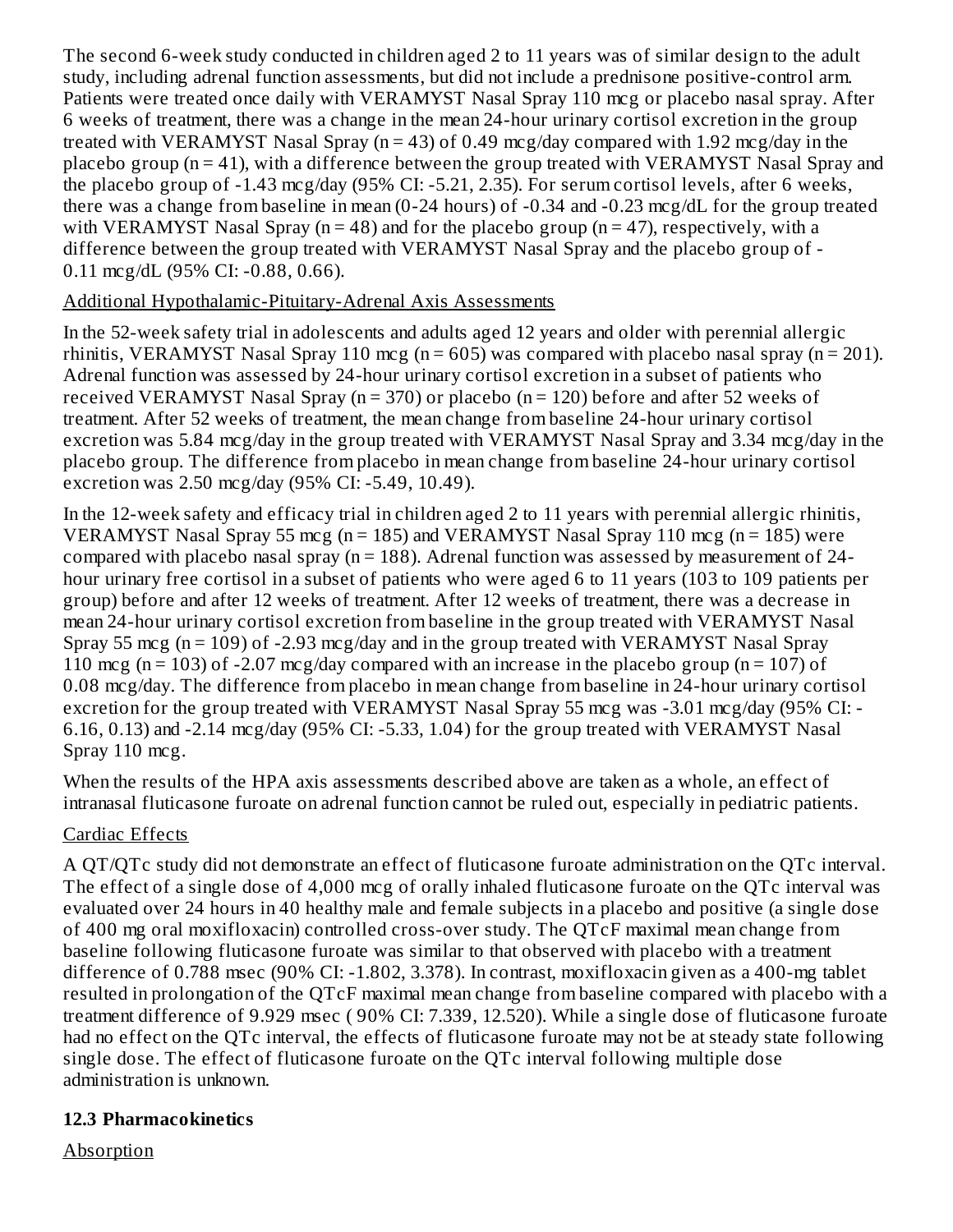Following intranasal administration of fluticasone furoate, most of the dose is eventually swallowed and undergoes incomplete absorption and extensive first-pass metabolism in the liver and gut, resulting in negligible systemic exposure. At the highest recommended intranasal dosage of 110 mcg once daily for up to 12 months in adults and up to 12 weeks in children, plasma concentrations of fluticasone furoate are typically not quantifiable despite the use of a sensitive HPLC-MS/MS assay with a lower limit of quantification (LOQ) of 10 pg/mL. However, in a few isolated cases (<0.3%) fluticasone furoate was detected in high concentrations above 500 pg/mL, and in a single case the concentration was as high as 1,430 pg/mL in the 52-week study. There was no relationship between these concentrations and cortisol levels in these subjects. The reasons for these high concentrations are unknown.

Absolute bioavailability was evaluated in 16 male and female subjects following supratherapeutic dosages of fluticasone furoate (880 mcg given intranasally at 8-hour intervals for 10 doses, or 2,640 mcg/day). The average absolute bioavailability was 0.50% (90% CI: 0.34%, 0.74%).

Due to the low bioavailability by the intranasal route, the majority of the pharmacokinetic data was obtained via other routes of administration. Studies using oral solution and intravenous dosing of radiolabeled drug have demonstrated that at least 30% of fluticasone furoate is absorbed and then rapidly cleared from plasma. Oral bioavailability is on average 1.26%, and the majority of the circulating radioactivity is due to inactive metabolites.

#### Distribution

Following intravenous administration, the mean volume of distribution at steady state is 608 L.

Binding of fluticasone furoate to human plasma proteins is greater than 99%.

### **Metabolism**

In vivo studies have revealed no evidence of cleavage of the furoate moiety to form fluticasone. Fluticasone furoate is cleared (total plasma clearance of 58.7 L/h) from systemic circulation principally by hepatic metabolism via CYP3A4. The principal route of metabolism is hydrolysis of the Sfluoromethyl carbothioate function to form the inactive 17β-carboxylic acid metabolite.

#### Elimination

Fluticasone furoate and its metabolites are eliminated primarily in the feces, accounting for approximately 101% and 90% of the orally and intravenously administered dose, respectively. Urinary excretion accounted for approximately 1% and 2% of the orally and intravenously administered dose, respectively. The elimination phase half-life averaged 15.1 hours following intravenous administration.

### Population Pharmacokinetics

Fluticasone furoate is typically not quantifiable in plasma following intranasal dosing of 110 mcg once daily with the exception of isolated cases of very high plasma levels (see Absorption). Overall, quantifiable levels (>10 pg/mL) were observed in <31% of patients aged 12 years and older and in <16% of children (aged 2 to 11 years) following intranasal dosing of 110 mcg once daily and in <7% of children following intranasal dosing of 55 mcg once daily. There was no evidence to suggest that the presence or absence of detectable levels of fluticasone furoate was related to gender, age, or race.

### Hepatic Impairment

Reduced liver function may affect the elimination of corticosteroids. Since fluticasone furoate undergoes extensive first-pass metabolism by the hepatic CYP3A4, the pharmacokinetics of fluticasone furoate may be altered in patients with hepatic impairment. A study of a single 400-mcg dose of orally inhaled fluticasone furoate in patients with moderate hepatic impairment (Child-Pugh Class B) resulted in increased C<sub>max</sub> (42%) and  $\mathrm{AUC_{(0_\cdot\infty)}(172\%)}$ , resulting in an approximately 20% reduction in serum cortisol level in patients with hepatic impairment compared with healthy subjects. The systemic exposure would be expected to be higher than that observed had the study been conducted after multiple doses and/or in patients with severe hepatic impairment. Therefore, use VERAMYST Nasal Spray with caution in patients with severe hepatic impairment.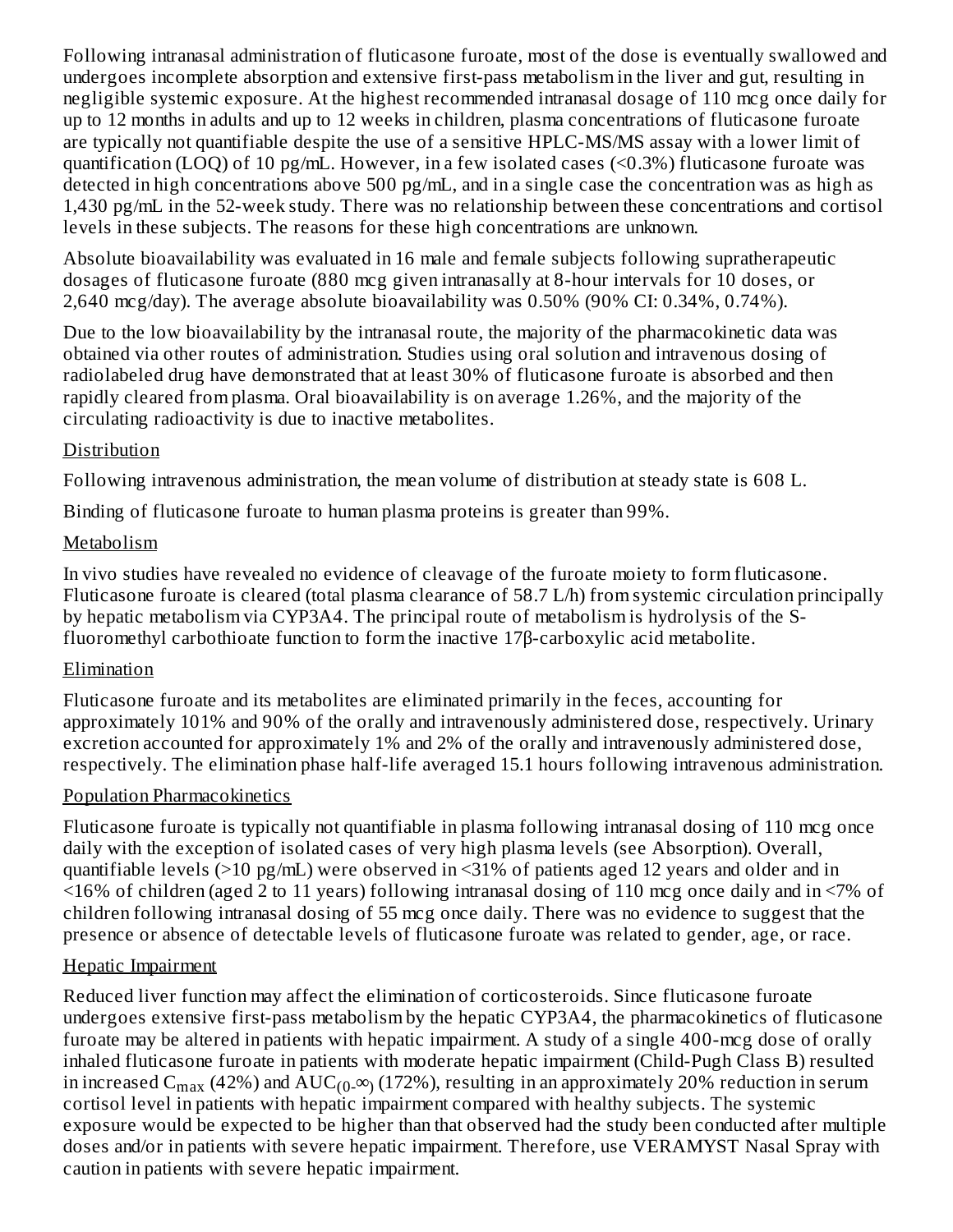#### Renal Impairment

Fluticasone furoate is not detectable in urine from healthy subjects following intranasal dosing. Less than 1% of dose-related material is excreted in urine. No dosage adjustment is required in patients with renal impairment.

### **13 NONCLINICAL TOXICOLOGY**

### **13.1 Carcinogenesis, Mutagenesis, Impairment of Fertility**

Fluticasone furoate produced no treatment-related increases in the incidence of tumors in 2-year inhalation studies in rats and mice at doses of up to 9 and 19 mcg/kg/day, respectively (less than the maximum recommended daily intranasal dose in adults and children on a mcg/m<sup>2</sup> basis).

Fluticasone furoate did not induce gene mutation in bacteria or chromosomal damage in a mammalian cell mutation test in mouse lymphoma L5178Y cells in vitro*.* There was also no evidence of genotoxicity in the in vivo micronucleus test in rats.

No evidence of impairment of fertility was observed in reproductive studies conducted in male and female rats at inhaled fluticasone furoate doses of up to 24 and 91 mcg/kg/day, respectively (approximately 2 and 7 times, respectively, the maximum recommended daily intranasal dose in adults on  $a$  mcg/m<sup>2</sup> basis).

### **14 CLINICAL STUDIES**

### **14.1 Seasonal and Perennial Allergic Rhinitis**

### Adult and Adolescent Patients Aged 12 Years and Older

The efficacy and safety of VERAMYST Nasal Spray was evaluated in 5 randomized, double-blind, parallel-group, multicenter, placebo-controlled clinical trials of 2 to 4 weeks' duration in adult and adolescent patients aged 12 years and older with symptoms of seasonal or perennial allergic rhinitis. The 5 clinical trials included one 2-week dose-ranging trial in patients with seasonal allergic rhinitis, three 2-week confirmatory efficacy trials in patients with seasonal allergic rhinitis, and one 4-week efficacy trial in patients with perennial allergic rhinitis. These trials included 1,829 patients (697 males and 1,132 females). About 75% of patients were Caucasian, and the mean age was 36 years. Of these patients, 722 received VERAMYST Nasal Spray 110 mcg once daily administered as 2 sprays in each nostril.

Assessment of efficacy was based on total nasal symptom score (TNSS). TNSS is calculated as the sum of the patients' scoring of the 4 individual nasal symptoms (rhinorrhea, nasal congestion, sneezing, and nasal itching) on a 0 to 3 categorical severity scale ( $0 =$  absent,  $1 =$  mild,  $2 =$  moderate,  $3 =$  severe) as reflective(rTNSS) or instantaneous (iTNSS). rTNSS required the patients to record symptom severity over the previous 12 hours; iTNSS required patients to record symptom severity at the time immediately prior to the next dose. Morning and evening rTNSS scores were averaged over the treatment period and the difference from placebo in the change from baseline rTNSS was the primary efficacy endpoint. The morning iTNSS (AM iTNSS) reflects the TNSS at the end of the 24-hour dosing interval and is an indication of whether the effect was maintained over the 24-hour dosing interval.

Additional secondary efficacy variables were assessed, including the total ocular symptom score (TOSS) and the Rhinoconjunctivitis Quality of Life Questionnaire (RQLQ). TOSS is calculated as the sum of the patients' scoring of the 3 individual ocular symptoms (itching/burning, tearing/watering, and redness) on a 0 to 3 categorical severity scale  $(0 = absent, 1 = mid, 2 = moderate, 3 = severe)$  as reflective (rTOSS) or instantaneous scores (iTOSS). To assess efficacy, rTOSS and AM iTOSS were evaluated as described above for the TNSS. Patients' perceptions of disease-specific quality of life were evaluated through use of the RQLQ, which assesses the impact of allergic rhinitis treatment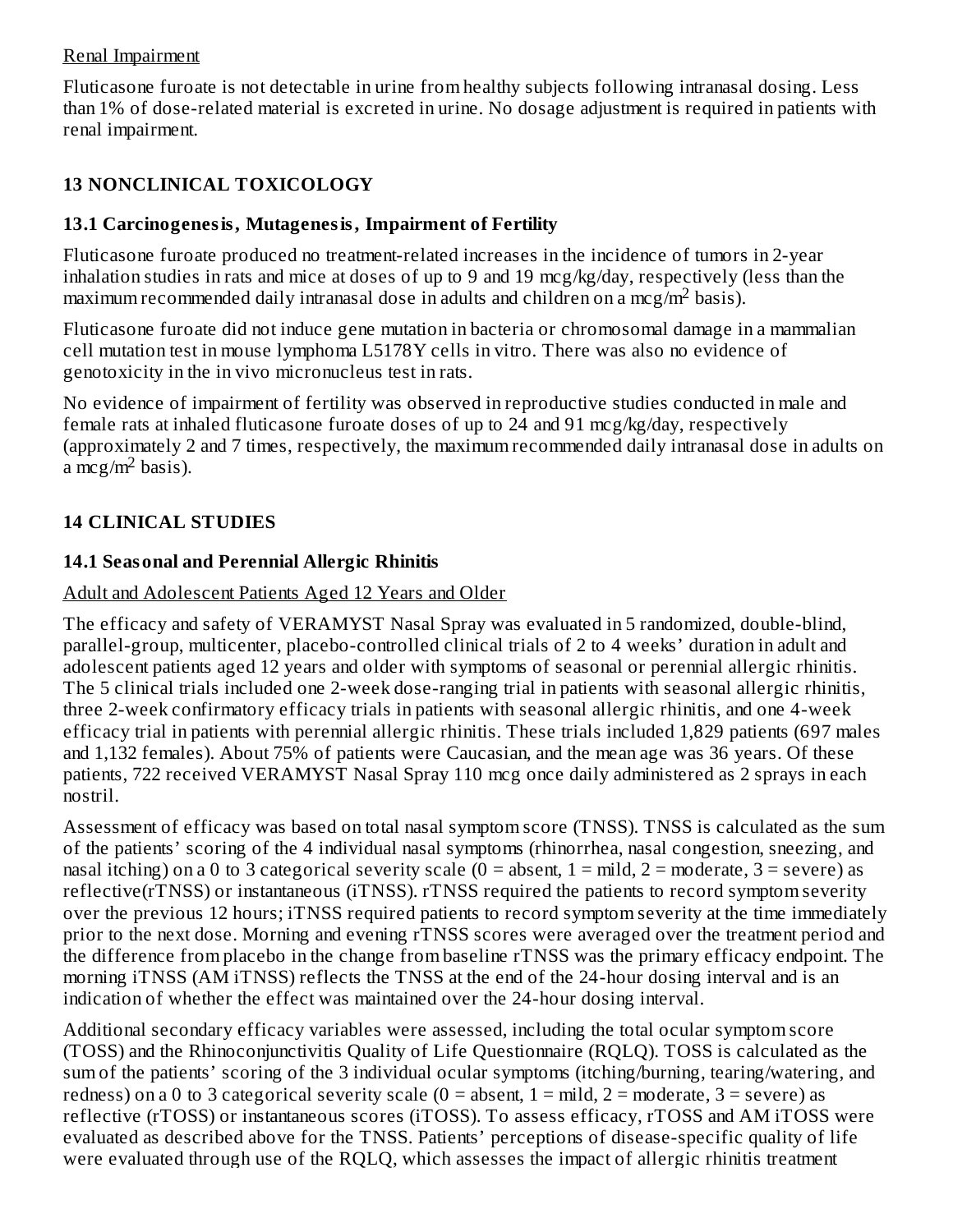through 28 items in 7 domains (activities, sleep, non-nose/eye symptoms, practical problems, nasal symptoms, eye symptoms, and emotional) on a 7-point scale where  $0 =$  no impairment and  $6 =$  maximum impairment. An overall RQLQ score is calculated from the mean of all items in the instrument. An absolute difference of ≥0.5 in mean change from baseline over placebo is considered the minimally important difference (MID) for the RQLQ.

### *Dose-Ranging Trial*

The dose-ranging trial was a 2-week trial that evaluated the efficacy of 4 dosages of fluticasone furoate nasal spray (440, 220, 110, and 55 mcg) in patients with seasonal allergic rhinitis. In this trial, each of the 4 dosages of fluticasone furoate nasal spray demonstrated greater decreases in the rTNSS than placebo, and the difference was statistically significant (Table 3).

| Treatment                                   | $\mathbf n$ |        | Baseline Change |         | Difference From Placebo                  |           |
|---------------------------------------------|-------------|--------|-----------------|---------|------------------------------------------|-----------|
|                                             |             | (AM    | From            |         | LS Mean 95% CI                           | $P$ Value |
|                                             |             | $+ PM$ | Baseline        |         |                                          |           |
| Fluticasone furoate $440 \text{ mcg}$ [130] |             | 9.6    | $-4.02$         | $-2.19$ | $ -2.75, -1.62  \le 0.001$               |           |
| Fluticasone furoate 220 mcg  129            |             | 9.5    | $-3.19$         | $-1.36$ | $\left  -1.93, -0.79 \right  \le 0.001$  |           |
| Fluticasone furoate 110 mcg  127            |             | 9.5    | $-3.84$         | $-2.01$ | $\left  -2.58, -1.44 \right  \leq 0.001$ |           |
| Fluticasone furoate 55 mcg                  | 125         | 9.6    | $-3.50$         | $-1.68$ | $\left  -2.25, -1.10 \right  \leq 0.001$ |           |
| Placebo                                     | 128         | 9.6    | $-1.83$         |         |                                          |           |

#### **Table 3. Mean Change From Bas eline in Reflective Total Nasal Symptom Score Over 2 Weeks in Patients With Seasonal Allergic Rhinitis**

Each of the 4 dosages of fluticasone furoate nasal spray also demonstrated greater decreases in the AM iTNSS than placebo, and the difference between each of the 4 fluticasone furoate treatment groups and placebo was statistically significant, indicating that the effect was maintained over the 24-hour dosing interval.

#### *Seasonal Allergic Rhinitis Trials*

Three clinical trials were designed to evaluate the efficacy of VERAMYST Nasal Spray 110 mcg once daily compared with placebo in patients with seasonal allergic rhinitis over a 2-week treatment period. In all 3 trials, VERAMYST Nasal Spray 110 mcg demonstrated a greater decrease from baseline in the rTNSS and AM iTNSS than placebo, and the difference from placebo was statistically significant. In terms of ocular symptoms, in all 3 seasonal allergic rhinitis trials, VERAMYST Nasal Spray 110 mcg demonstrated a greater decrease from baseline in the rTOSS than placebo and the difference from placebo was statistically significant. For the RQLQ in all 3 seasonal allergic rhinitis trials, VERAMYST Nasal Spray 110 mcg demonstrated greater decrease from baseline in the overall RQLQ than placebo, and the difference from placebo was statistically significant. The difference in the overall RQLQ score mean change from baseline between the groups treated with VERAMYST Nasal Spray and placebo ranged from -0.60 to -0.70 in the 3 trials, meeting the minimally important difference criterion. Table 4 displays the efficacy results from a representative trial in patients with seasonal allergic rhinitis.

### *Perennial Allergic Rhinitis Trials*

One clinical trial was designed to evaluate the efficacy of VERAMYST Nasal Spray 110 mcg once daily compared with placebo in patients with perennial allergic rhinitis over a 4-week treatment period. VERAMYST Nasal Spray 110 mcg demonstrated a greater decrease from baseline in the rTNSS and AM iTNSS than placebo, and the difference from placebo was statistically significant. Similar to patients with seasonal allergic rhinitis, the improvement of nasal symptoms with VERAMYST Nasal Spray in patients with perennial allergic rhinitis persisted for a full 24 hours, as evaluated by AM iTNSS immediately prior to the next dose. However, unlike the trials in patients with seasonal allergic rhinitis, patients with perennial allergic rhinitis who were treated with VERAMYST Nasal Spray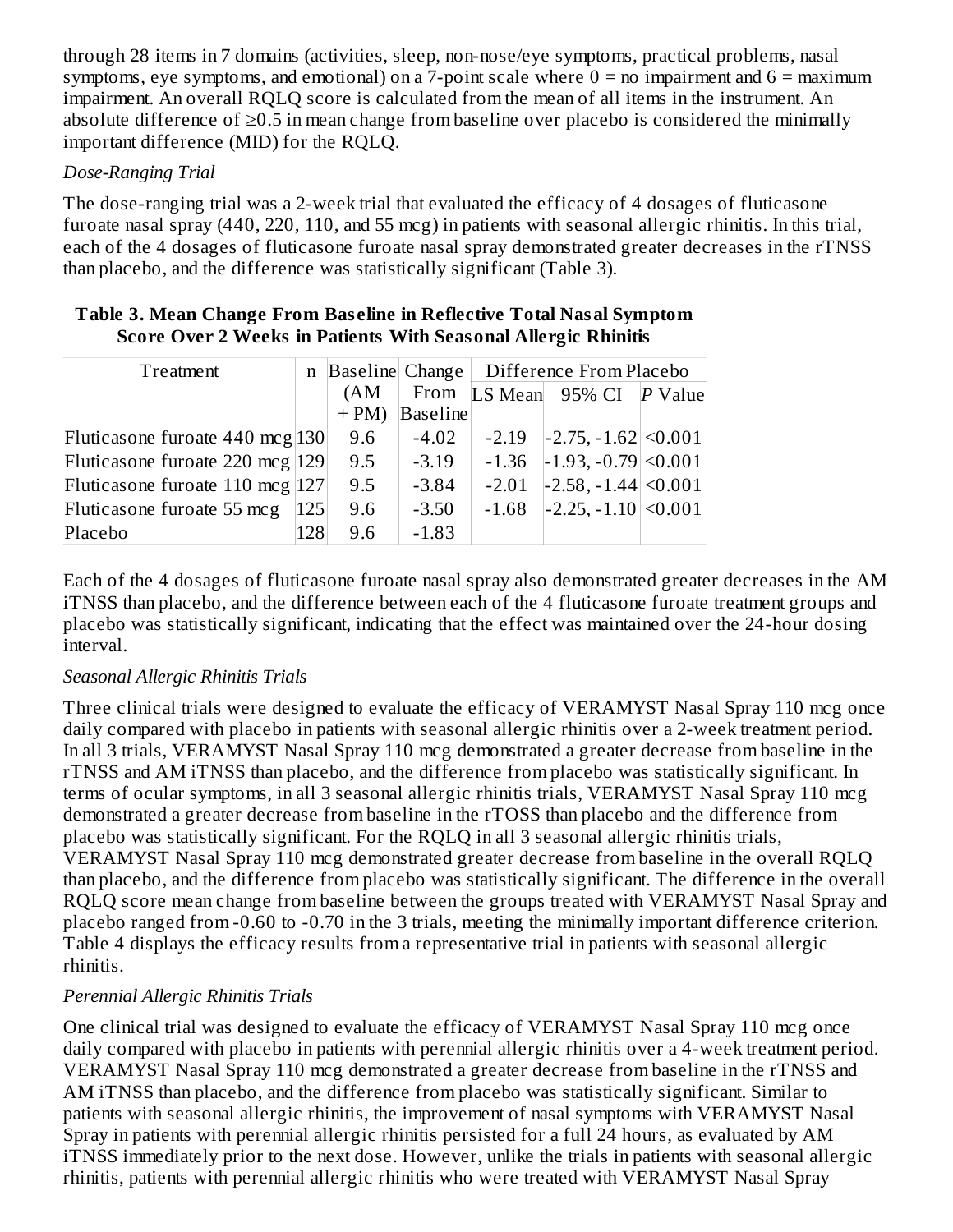110 mcg did not demonstrate statistically significant improvement from baseline in rTOSS or in diseasespecific quality of life as measured by the RQLQ compared with placebo. In addition, the overall RQLQ score mean change from baseline difference between the group treated with VERAMYST Nasal Spray and the placebo group was -0.23, which did not meet the minimally important difference of  $\geq 0.5$ . Table 4 displays the efficacy results from the clinical trial in patients with perennial allergic rhinitis.

| Treatment                                                | n   |     | Baseline Change From                            |         | Difference From Placebo  |           |
|----------------------------------------------------------|-----|-----|-------------------------------------------------|---------|--------------------------|-----------|
|                                                          |     |     | Baseline -                                      | LS Mean | 95% CI                   | $P$ Value |
|                                                          |     |     | LS Mean                                         |         |                          |           |
|                                                          |     |     | <b>Reflective Total Nasal Symptom Scores</b>    |         |                          |           |
| Seasonal allergic rhinitis trial                         |     |     |                                                 |         |                          |           |
| Fluticasone furoate 110 mcg                              | 151 | 9.6 | $-3.55$                                         | $-1.47$ | $-2.01, -0.94 \le 0.001$ |           |
| Placebo                                                  | 147 | 9.9 | $-2.07$                                         |         |                          |           |
| Perennial allergic rhinitis trial                        |     |     |                                                 |         |                          |           |
| Fluticasone furoate 110 mcg                              | 149 | 8.6 | $-2.78$                                         | $-0.71$ | $-1.20, -0.21$           | 0.005     |
| Placebo                                                  | 153 | 8.7 | $-2.08$                                         |         |                          |           |
|                                                          |     |     | <b>Instantaneous Total Nasal Symptom Scores</b> |         |                          |           |
| Seasonal allergic rhinitis trial                         |     |     |                                                 |         |                          |           |
| Fluticasone furoate 110 mcg                              | 151 | 9.4 | $-2.90$                                         | $-1.38$ | $-1.90, -0.85 \le 0.001$ |           |
| Placebo                                                  | 147 | 9.3 | $-1.53$                                         |         |                          |           |
| Perennial allergic rhinitis trial                        |     |     |                                                 |         |                          |           |
| Fluticasone furoate 110 mcg                              | 149 | 8.2 | $-2.45$                                         | $-0.71$ | $-1.20, -0.21$           | 0.006     |
| Placebo                                                  | 153 | 8.3 | $-1.75$                                         |         |                          |           |
|                                                          |     |     | <b>Reflective Total Ocular Symptom Scores</b>   |         |                          |           |
| Seasonal allergic rhinitis trial                         |     |     |                                                 |         |                          |           |
| Fluticasone furoate 110 mcg                              | 151 | 6.6 | $-2.23$                                         | $-0.60$ | $-1.01, -0.19$           | 0.004     |
| Placebo                                                  | 147 | 6.5 | $-1.63$                                         |         |                          |           |
| Perennial allergic rhinitis trial                        |     |     |                                                 |         |                          |           |
| Fluticasone furoate 110 mcg                              | 149 | 4.8 | $-1.39$                                         | $-0.15$ | $-0.52, 0.22$            | 0.428     |
| Placebo                                                  | 153 | 5.0 | $-1.24$                                         |         |                          |           |
| <b>Rhinoconjunctivitis Quality of Life Questionnaire</b> |     |     |                                                 |         |                          |           |
| Seasonal allergic rhinitis trial                         |     |     |                                                 |         |                          |           |
| Fluticasone furoate 110 mcg                              | 144 | 3.9 | $-1.77$                                         | $-0.60$ | $-0.93, -0.28$ < 0.001   |           |
| Placebo                                                  | 144 | 3.9 | $-1.16$                                         |         |                          |           |
| Perennial allergic rhinitis trial                        |     |     |                                                 |         |                          |           |
| Fluticasone furoate 110 mcg                              | 143 | 3.5 | $-1.41$                                         | $-0.23$ | $-0.59, 0.13$            | 0.214     |
| Placebo                                                  | 151 | 3.4 | $-1.18$                                         |         |                          |           |

#### **Table 4. Mean Changes in Efficacy Variables in Adult and Adoles cent Patients With Seasonal or Perennial Allergic Rhinitis**

Onset of action was evaluated by frequent instantaneous TNSS assessments after the first dose in the clinical trials in patients with seasonal allergic rhinitis and perennial allergic rhinitis. Onset of action was generally observed within 24 hours in patients with seasonal allergic rhinitis. In patients with perennial rhinitis, onset of action was observed after 4 days of treatment. Continued improvement in symptoms was observed over approximately 1 and 3 weeks in patients with seasonal or perennial allergic rhinitis, respectively.

Pediatric Patients Aged 2 to 11 Years

The efficacy and safety of VERAMYST Nasal Spray were evaluated in 1,112 children (633 boys and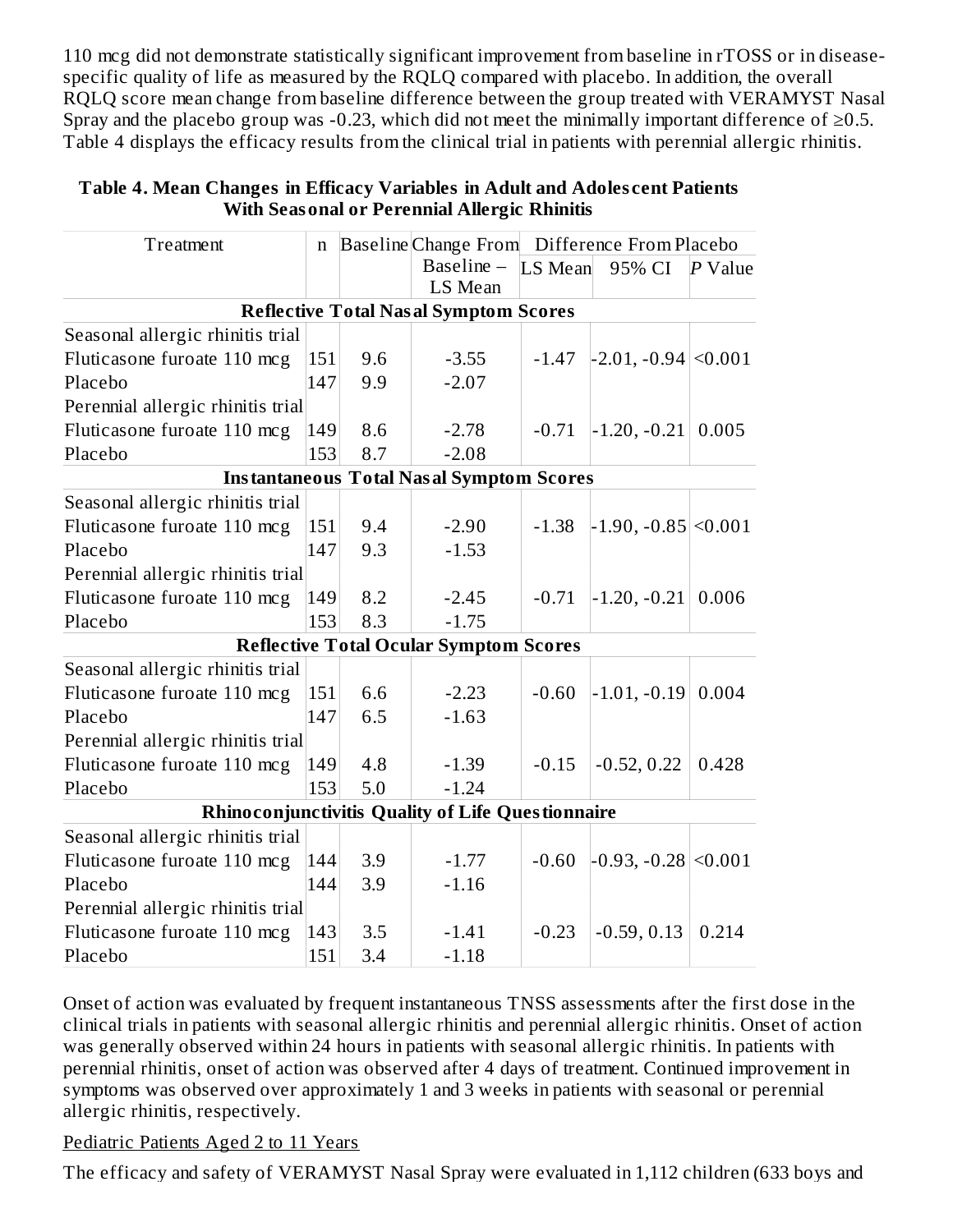479 girls), mean age of 8 years with seasonal or perennial allergic rhinitis in 2 controlled clinical trials. The pediatric patients were treated with VERAMYST Nasal Spray 55 or 110 mcg once daily for 2 to 12 weeks (n = 369 for each dose). The trials were similar in design to the trials conducted in adolescents and adults; however, the efficacy determination was made from patient- or parent/guardianreported TNSS for children aged 6 to <12 years. Children treated with VERAMYST Nasal Spray generally exhibited greater decreases in nasal symptoms than placebo-treated patients. In seasonal allergic rhinitis, the difference in rTNSS was statistically significant only for the 110-mcg dose. In perennial allergic rhinitis, the difference in rTNSS was statistically significant only for the 55-mcg dose. Changes in rTOSS in the seasonal allergic rhinitis trial were not statistically significant compared with placebo for either dose. rTOSS was not assessed in the perennial allergic rhinitis trial. Table 5 displays the efficacy results from the clinical trials in patients with perennial allergic rhinitis and seasonal allergic rhinitis in children aged 6 to <12 years. Efficacy in children aged 2 to <6 years was supported by a numerical decrease in the rTNSS.

|                                                 |     |            |                                                 |         | Difference From Placebo            |                  |
|-------------------------------------------------|-----|------------|-------------------------------------------------|---------|------------------------------------|------------------|
|                                                 |     |            | Change From Baseline $-LS$                      | LS      |                                    | $\boldsymbol{P}$ |
| Treatment                                       |     | n Baseline | Mean                                            | Mean    | 95% CI                             | Value            |
|                                                 |     |            | <b>Reflective Total Nasal Symptom Scores</b>    |         |                                    |                  |
| Seasonal allergic rhinitis<br>trial             |     |            |                                                 |         |                                    |                  |
| Fluticasone furoate 55 mcg                      | 151 | 8.6        | $-2.71$                                         | $-0.16$ | $-0.69, 0.37$                      | 0.553            |
| Fluticasone furoate 110 mcg $ 146 $             |     | 8.5        | $-3.16$                                         | $-0.62$ | $-1.15, -$<br>0.08                 | 0.025            |
| Placebo<br>Perennial allergic rhinitis<br>trial | 149 | 8.4        | $-2.54$                                         |         |                                    |                  |
| Fluticasone furoate 55 mcg                      | 144 | 8.5        | $-4.16$                                         | $-0.75$ | $-1.24, -$<br>0.27                 | 0.003            |
| Fluticasone furoate 110 mcg 140                 |     | 8.6        | $-3.86$                                         | $-0.45$ | $-0.95, 0.04$                      | 0.073            |
| Placebo                                         | 147 | 8.5        | $-3.41$                                         |         |                                    |                  |
|                                                 |     |            | <b>Instantaneous Total Nasal Symptom Scores</b> |         |                                    |                  |
| Seasonal allergic rhinitis<br>trial             |     |            |                                                 |         |                                    |                  |
| Fluticasone furoate 55 mcg                      | 151 | 8.4        | $-2.37$                                         | $-0.23$ | $\left  -0.77, 0.30 \right  0.389$ |                  |
| Fluticasone furoate 110 mcg $ 146 $             |     | 8.3        | $-2.80$                                         | $-0.67$ | $-1.21, -0.13$                     | 0.015            |
| Placebo                                         | 149 | 8.4        | $-2.13$                                         |         |                                    |                  |
| Perennial allergic rhinitis<br>trial            |     |            |                                                 |         |                                    |                  |
| Fluticasone furoate 55 mcg                      | 144 | 8.3        | $-3.62$                                         | $-0.75$ | $-1.24, -$<br>0.27                 | 0.002            |
| Fluticasone furoate 110 mcg $ 140 $             |     | 8.3        | $-3.52$                                         | $-0.65$ | $-1.14, -$<br>0.16                 | 0.009            |
| Placebo                                         | 147 | 8.3        | $-2.87$                                         |         |                                    |                  |
|                                                 |     |            | <b>Reflective Total Ocular Symptom Scores</b>   |         |                                    |                  |
| Seasonal allergic rhinitis<br>trial             |     |            |                                                 |         |                                    |                  |
| Fluticasone furoate 55 mcg                      | 151 | 4.4        | $-1.26$                                         | 0.04    | $\left  -0.33, 0.41 \right  0.826$ |                  |

#### **Table 5. Mean Changes in Efficacy Variables in Pediatric Patients Aged 6 to <12 Years With Seasonal or Perennial Allergic Rhinitis**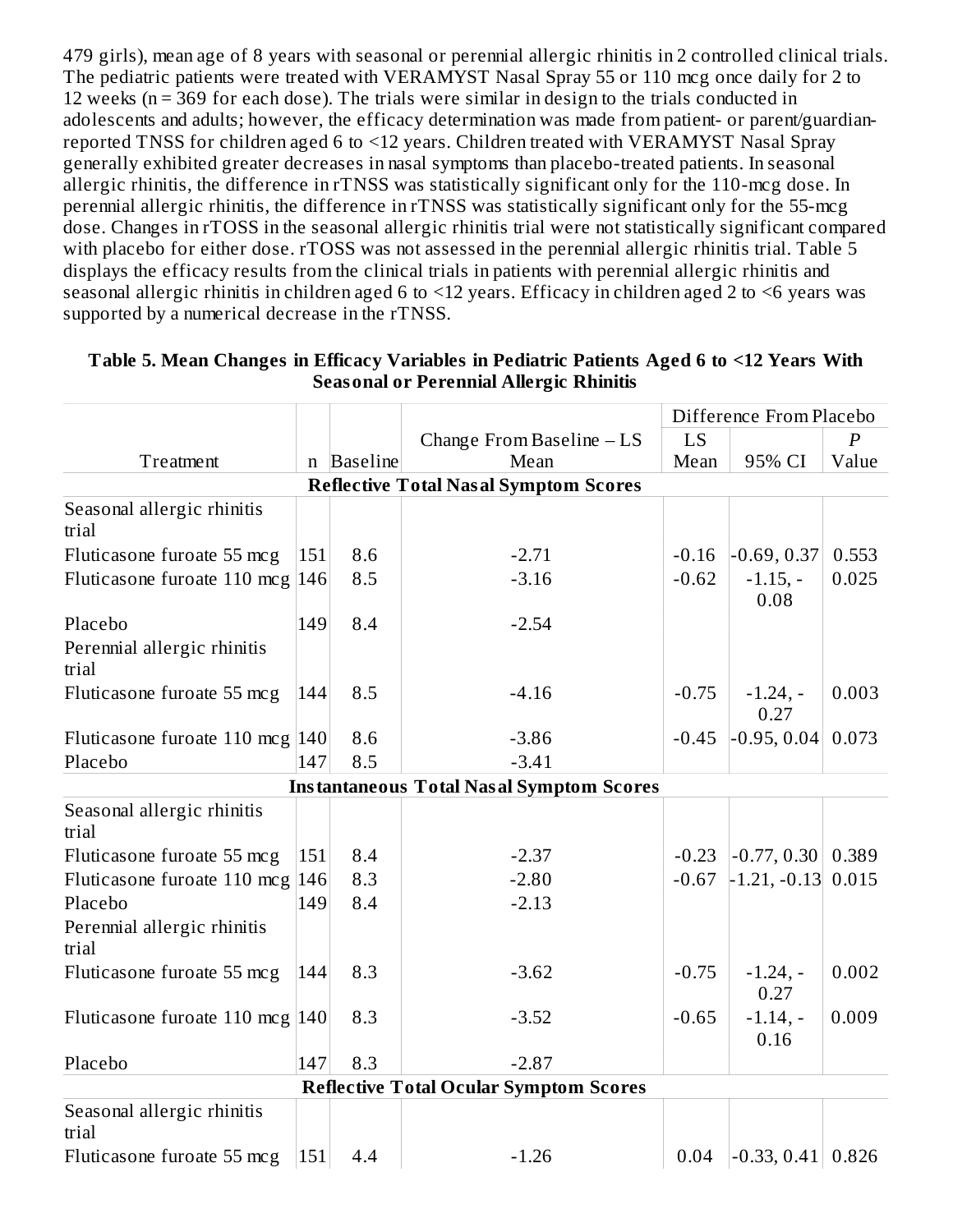| Fluticasone furoate 110 mcg $ 146 $ 4.1 |         | $-1.45$ | $-0.15$ $-0.52, 0.22$ 0.426 |  |
|-----------------------------------------|---------|---------|-----------------------------|--|
| Placebo                                 | 149 3.8 | $-1.30$ |                             |  |

### **16 HOW SUPPLIED/STORAGE AND HANDLING**

VERAMYST Nasal Spray, 27.5 mcg per spray, is supplied in a brown glass bottle enclosed in a nasal device with a nozzle and a mist-release button to actuate the spray in a box of 1 (**NDC 54868-6168-0**) with FDA-Approved Patient Labeling (see Patient Instructions for Use for proper actuation of the device).

Each bottle contains a net fill weight of 10 g of white, liquid suspension and will provide 120 metered sprays. After priming *[see Dosage and Administration (2)]*, each spray delivers a fine mist containing 27.5 mcg of fluticasone furoate in 50 microliters of formulation through the nozzle. The contents of the bottle can be viewed through an indicator window. Shake the contents well before each use. The correct amount of medication in each spray cannot be assured before the initial priming and after 120 sprays have been used, even though the bottle is not completely empty. The nasal device should be discarded after 120 sprays have been used.

#### Store the device in the upright position with the cap in place between  $15^{\circ}$  and  $30^{\circ}$ C (59 $^{\circ}$  and **86**°**F). Do not freeze or refrigerate.**

### **17 PATIENT COUNSELING INFORMATION**

See FDA-Approved Patient Labeling.

#### **17.1 Local Nasal Effects**

Patients should be informed that treatment with VERAMYST Nasal Spray may lead to adverse reactions, which include epistaxis and nasal ulceration. *Candida* infection may also occur with treatment with VERAMYST Nasal Spray. In addition, nasal corticosteroids are associated with nasal septal perforation and impaired wound healing. Patients who have experienced recent nasal ulcers, nasal surgery, or nasal trauma should not use VERAMYST Nasal Spray until healing has occurred *[see Warnings and Precautions (5.1)].*

#### **17.2 Cataracts and Glaucoma**

Patients should be informed that glaucoma and cataracts are associated with nasal and inhaled corticosteroid use. Patients should inform his/her health care provider if a change in vision is noted while using VERAMYST Nasal Spray *[see Warnings and Precautions (5.2)]*.

#### **17.3 Hypers ensitivity Reactions, Including Anaphylaxis**

Patients should be aware that hypersensitivity reactions, including anaphylaxis, angioedema, rash, and urticaria, may occur after administration of VERAMYST Nasal Spray. If such reactions occur, patients should discontinue use of VERAMYST Nasal Spray *[see Warnings and Precautions (5.3)]*.

#### **17.4 Immunosuppression**

Patients who are on immunosuppressant doses of corticosteroids should be warned to avoid exposure to chickenpox or measles and, if exposed, to consult their physician without delay. Patients should be informed of potential worsening of existing tuberculosis, fungal, bacterial, viral or parasitic infections, or ocular herpes simplex *[see Warnings and Precautions (5.4)]*.

### **17.5 Us e Daily for Best Effect**

Patients should use VERAMYST Nasal Spray on a regular once-daily basis for optimal effect. VERAMYST Nasal Spray, like other corticosteroids, does not have an immediate effect on rhinitis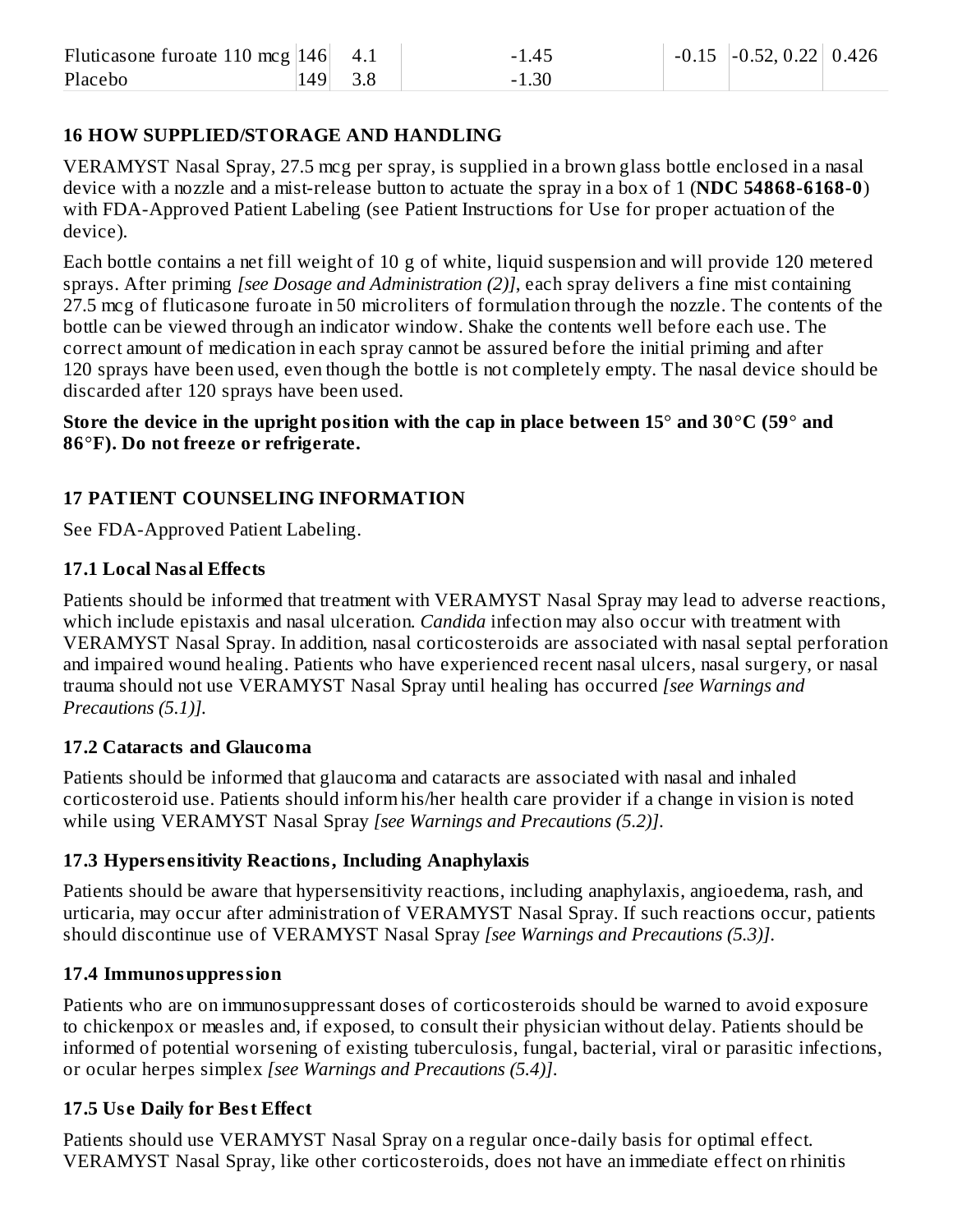symptoms. Although significant improvement is usually achieved within 24 hours in patients with seasonal allergic rhinitis and 4 days in patients with perennial allergic rhinitis, maximum benefit may not be reached for several days. The patient should not increase the prescribed dosage but should contact the physician if symptoms do not improve or if the condition worsens.

### **17.6 Keep Spray Out of Eyes**

Patients should be informed to avoid spraying VERAMYST Nasal Spray in their eyes.

# **17.7 Potential Drug Interactions**

Patients should be advised that coadministration of VERAMYST Nasal Spray and ritonavir is not recommended and to be cautious if coadministrating with ketoconazole.

GlaxoSmithKline

Research Triangle Park, NC 27709

©2010, GlaxoSmithKline. All rights reserved.

March 2010

VRM:5PI

# **Relabeling of "Additional Barcode Label" by:**

Physicians Total Care, Inc. Tulsa, OK 74146

### **PATIENT INFORMATION**

**VERAMYST** *[VAIR-uh-mist]* **®**

### **(fluticasone furoate)**

**Nasal Spray**

# **FOR INTRANASAL USE ONLY**

Read the Patient Information that comes with VERAMYST Nasal Spray carefully before you start using it and each time you get a refill. There may be new information. Keep the leaflet for reference because it gives you a summary of important information about VERAMYST Nasal Spray. This leaflet does not take the place of talking to your healthcare provider about your medical condition or your treatment.

# **What is VERAMYST Nasal Spray?**

VERAMYST is a medicine that treats seasonal and year-round allergy symptoms in adults and children 2 years old and older.

VERAMYST contains fluticasone furoate, which is a man-made (synthetic) corticosteroid. Corticosteroids are natural substances found in the body that reduce inflammation. When you spray VERAMYST into your nose, it helps reduce the nasal symptoms of allergic rhinitis (inflammation of the lining of the nose), such as stuffy nose, runny nose, itching, and sneezing. VERAMYST may also help red, itchy, and watery eyes in adults and teenagers with seasonal allergic rhinitis.

Your healthcare provider has prescribed VERAMYST to treat your symptoms of allergic rhinitis.

# **What should I tell my healthcare provider before taking VERAMYST Nasal Spray?**

# **Tell your healthcare provider about all of your medical conditions, including if you are:**

• pregnant (or planning to become pregnant).

- breastfeeding a baby.
- allergic to any of the ingredients in VERAMYST or any other nasal corticosteroid. See **"What are the ingredients in VERAMYST Nasal Spray?"** below for a complete list of ingredients.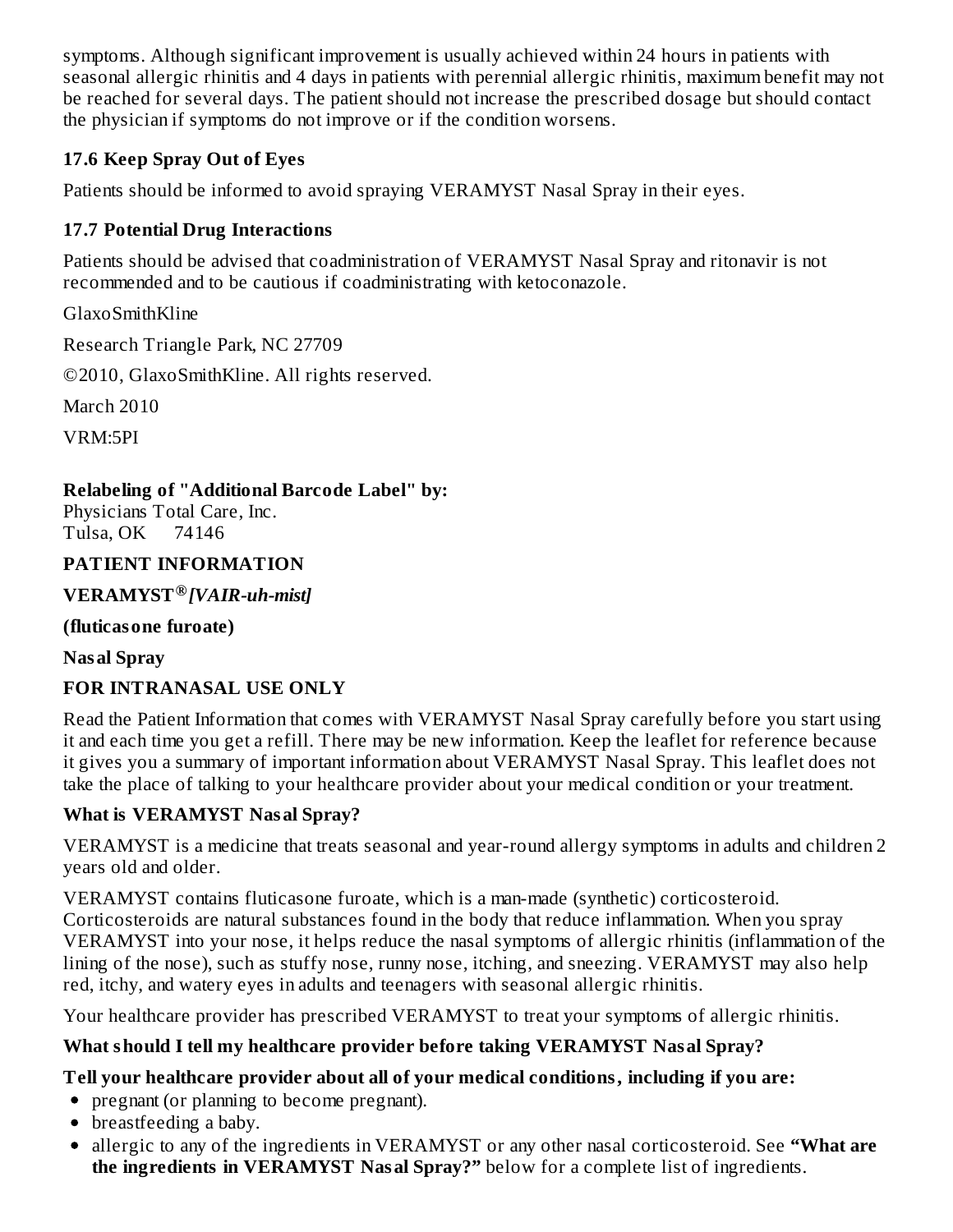- exposed to chickenpox or measles.
- feeling unwell or have any symptoms that you do not understand.

**Tell your healthcare provider about all the medicines you take,** including prescription and nonprescription medicines, vitamins, and herbal products. VERAMYST and other medicines may affect each other, causing side effects. **Be certain to tell your healthcare provider if you are taking a medicine that contains ritonavir (commonly us ed to treat HIV infection or AIDS).**

### **How should I us e VERAMYST Nasal Spray?**

- This medicine is for use in the nose only. Do not spray it in your eyes or mouth.
- An adult should help a young child use this medicine.
- This medicine has been prescribed for you by your healthcare provider. DO NOT give this medicine to anyone else.
- Use VERAMYST exactly as your healthcare provider tells you to. DO NOT take more of your medicine or take it more often than your healthcare provider tells you. The prescription label will usually tell you how many sprays to take and how often. If it does not or if you are not sure, ask your healthcare provider or pharmacist.
- **For people aged 12 years and older**, the usual starting dosage is *2 sprays in each nostril, once a day*. After you begin to feel better, your healthcare provider may tell you that 1 spray in each nostril once a day may be enough for you.
- **For children aged 2 to 11 years**, the usual starting dosage is *1 spray in each nostril, once a day*. Your healthcare provider may tell you to take 2 sprays in each nostril once a day. After you begin to feel better, your healthcare provider may change the dosage to 1 spray in each nostril once a day. An adult should help a young child use this medicine.
- Do not use VERAMYST after 120 sprays (plus the initial priming sprays) have been used or after the expiration date, whichever comes first. (The sample bottle contains 30 sprays.) The bottle may not be completely empty. The expiration date is printed as "EXP" on the product label and box. Before you throw away VERAMYST, talk to your healthcare provider to see if you need a refill of your prescription. If your healthcare provider tells you to continue using VERAMYST, throw away the empty or expired bottle and use a new bottle of VERAMYST. Follow the **Patient Instructions** for Use below.
- Do not take extra doses or stop taking VERAMYST without telling your healthcare provider.
- VERAMYST may begin to work within 24 hours after you take your first dose. It may take several days before it has its greatest effect.
- You will get the best results if you keep using VERAMYST regularly each day without missing a dose. If you miss a dose by several hours, just take your next dose at the usual time. DO NOT take an extra dose.

### **What are the possible side effects of VERAMYST Nasal Spray?**

Some patients taking VERAMYST had nosebleeds or nasal sores. These are not all of the possible side effects of VERAMYST. For more information, ask your healthcare provider or pharmacist.

# **What are other risks of using VERAMYST?**

- Some patients may get a nasal fungal infection. This happened in about 1 out of 1,000 patients in clinical studies with VERAMYST.
- Corticosteroids can slow the healing of wounds. Do not use VERAMYST until your nose has healed if you have a sore in your nose, if you have surgery on your nose, or if your nose has been injured.
- Some patients may have eye problems, including glaucoma and cataracts. You should have regular eye exams.
- Immune system effects may increase the risk of infections.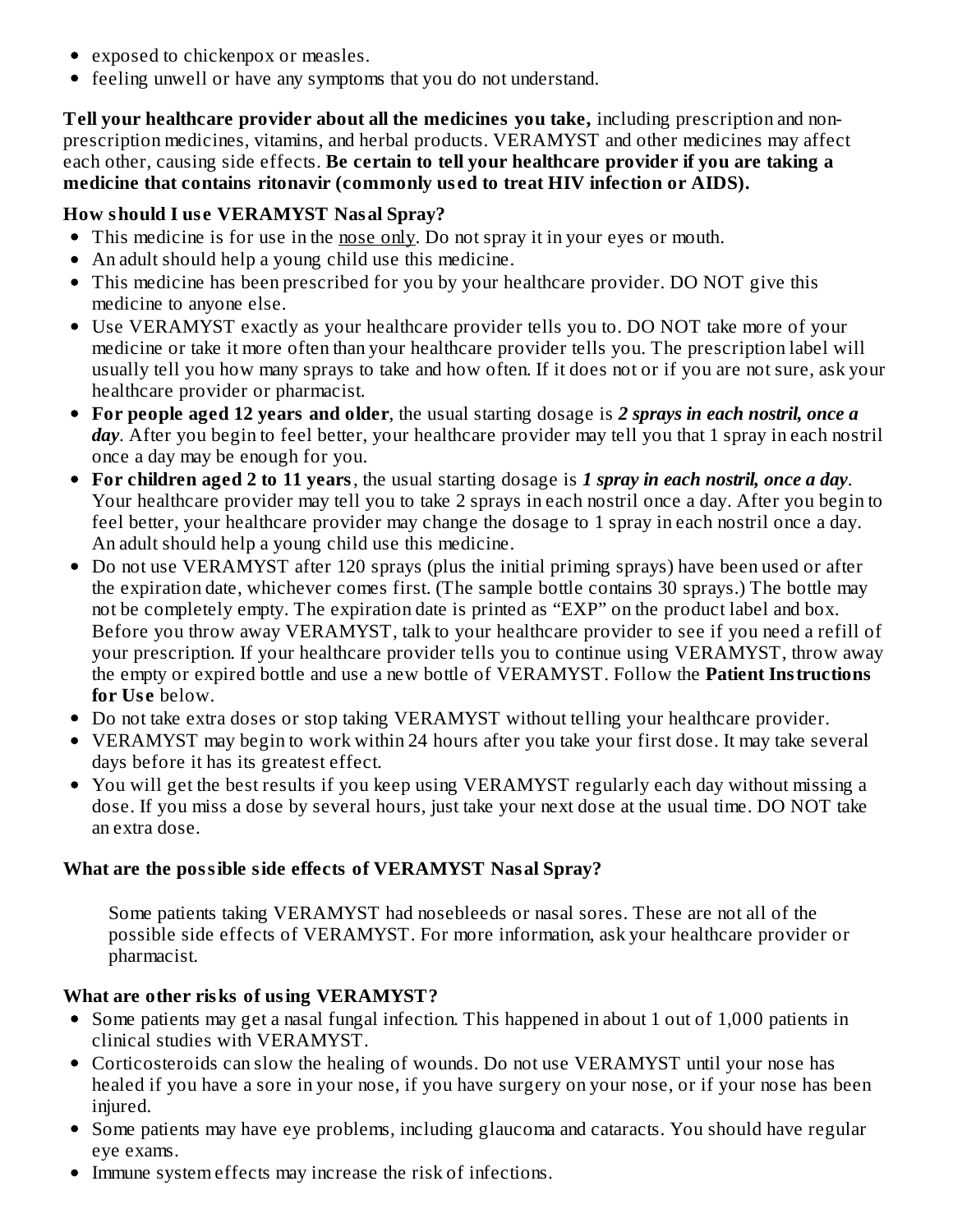• Corticosteroids may slow growth in children. A child taking VERAMYST should have his/her growth checked regularly.

### **What should I know about allergic rhinitis?**

"Rhinitis" means inflammation of the lining of the nose. It is sometimes called "hay fever." Allergic rhinitis can be caused by allergies to pollen, animal dander, house dust mite, and mold spores. If you have allergic rhinitis, your nose becomes stuffy, runny, and itchy. You may also sneeze a lot. You may also have red, itchy, watery eyes; itchy throat; or blocked, itchy ears.

#### **What are the ingredients in VERAMYST Nasal Spray?**

Active ingredient: fluticasone furoate.

Inactive ingredients: 0.015% w/w benzalkonium chloride, dextrose anhydrous, edetate disodium, microcrystalline cellulose, carboxymethylcellulose sodium, polysorbate 80, and purified water.

#### **Patient Instructions for Us e**

Read this leaflet carefully before you start to use VERAMYST Nasal Spray. If you have any questions, ask your healthcare provider or pharmacist.

#### **The parts of the VERAMYST Nasal Spray**

VERAMYST Nasal Spray comes in a brown glass bottle inside a nasal device. It contains 120 sprays (or 30 sprays if it is a sample) plus the first priming sprays. Be careful not to drop it. If you accidentally drop the device, check it for damage. If the device is damaged, return it to your pharmacist.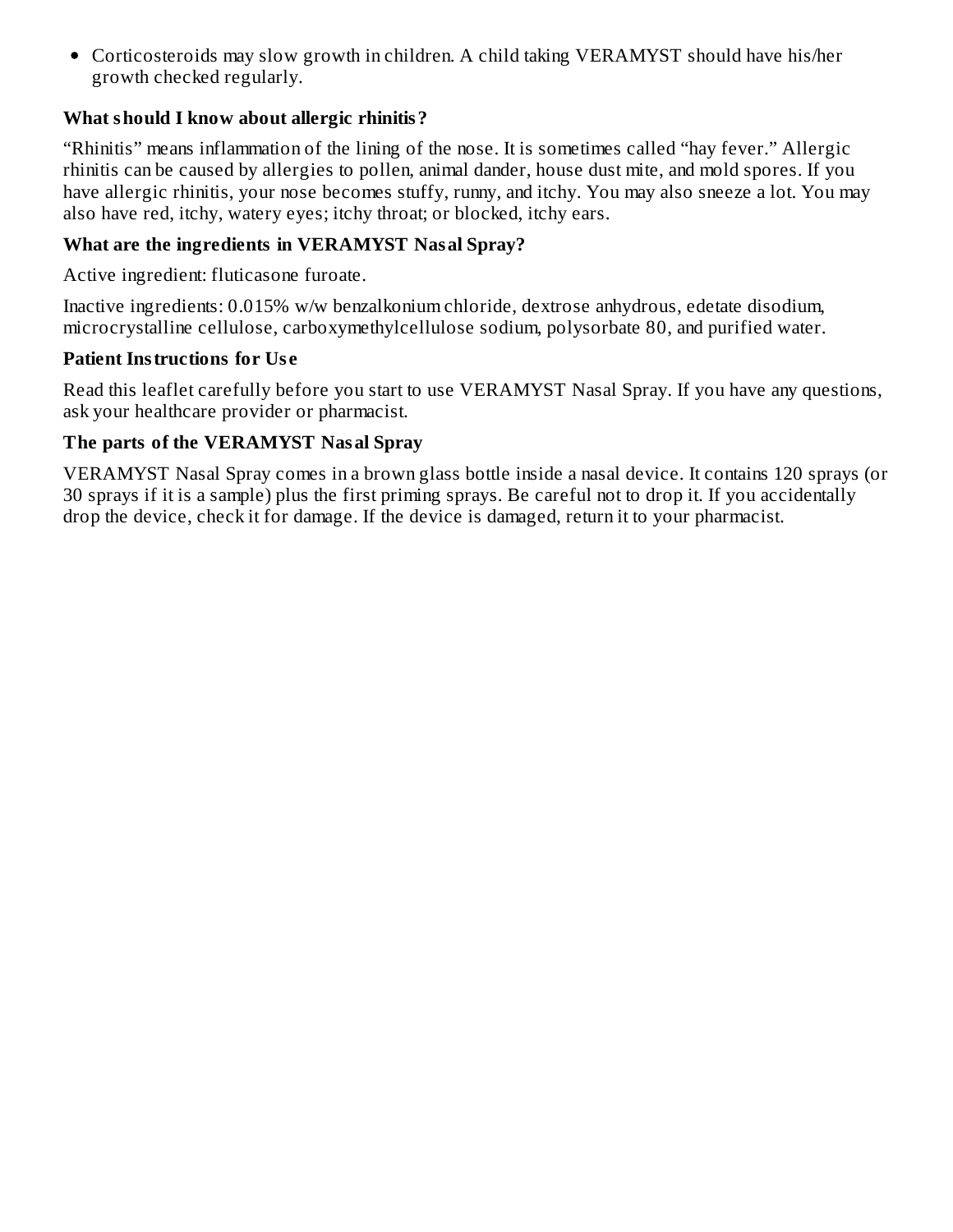

The **Cap** has a tab that keeps the **Mist-Releas e Button** from being pressed accidentally. It also helps keep the nozzle clean. Do not throw the cap away. Always keep the cap on the device when you are not using it.

The **Nozzle** is small and short, so it will fit inside your nose. The medicine comes out of the nozzle.

Pressing the **Mist-Releas e Button** sprays a measured amount of medicine from the nozzle as a gentle, fine mist. Because the button is on the side of the device, you can keep the nozzle in the right place in your nose while you press the button.

The **Window** lets you see if there is medicine left in the bottle when you hold it in front of a bright light. (You may not be able to see the medicine in a full bottle because the liquid level is above the window.)

### **How to prime your VERAMYST Nasal Spray**

Priming helps to make sure you always get the same full dose of medicine. You need to prime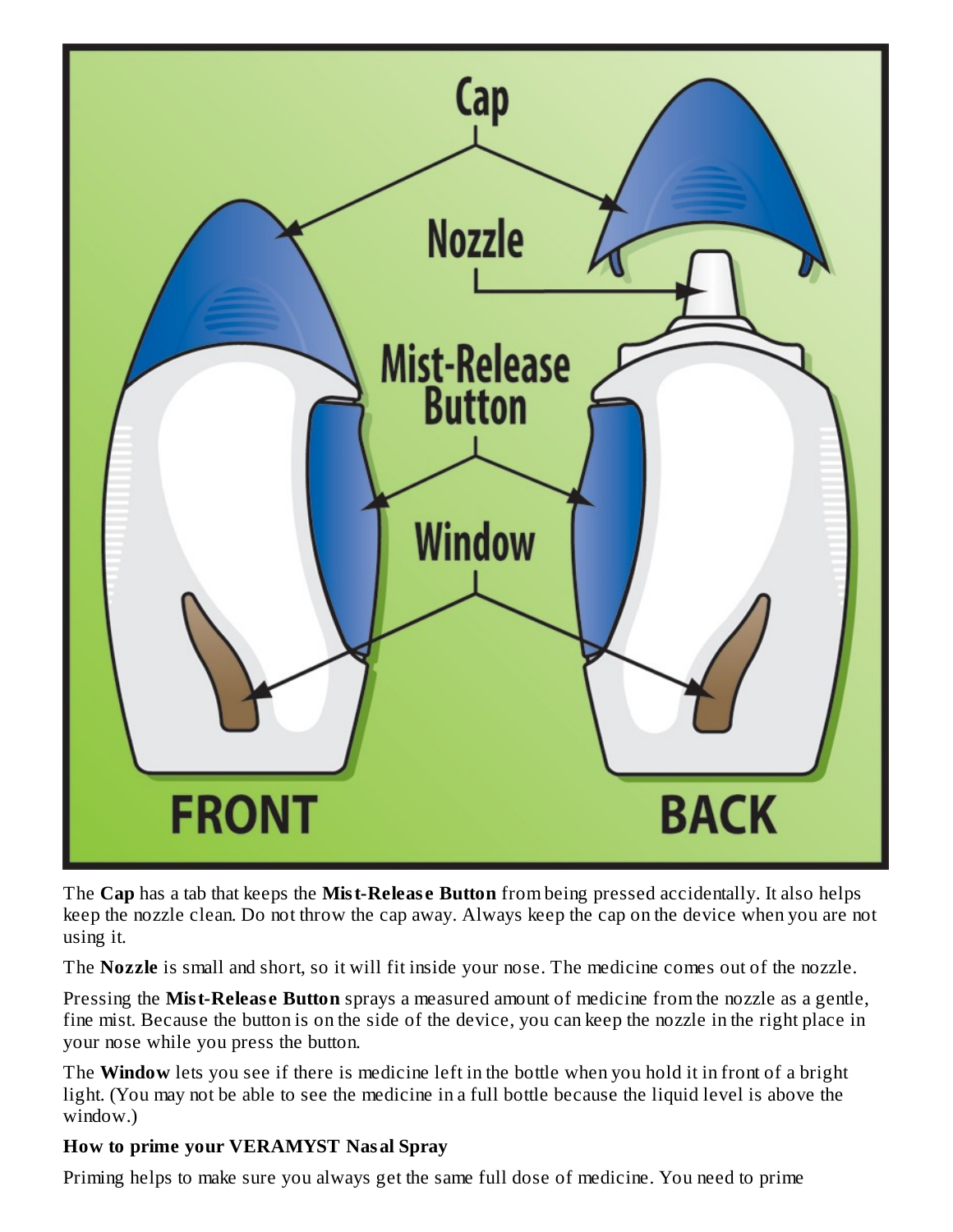VERAMYST Nasal Spray:

- before you use a new bottle for the first time.
- if you have not used your VERAMYST Nasal Spray for 30 days or longer.
- if the cap has been left off the bottle for 5 days or longer.
- if the device does not seem to be working right.

To prime VERAMYST Nasal Spray:



**Fig ure 1**



**Fig ure 2**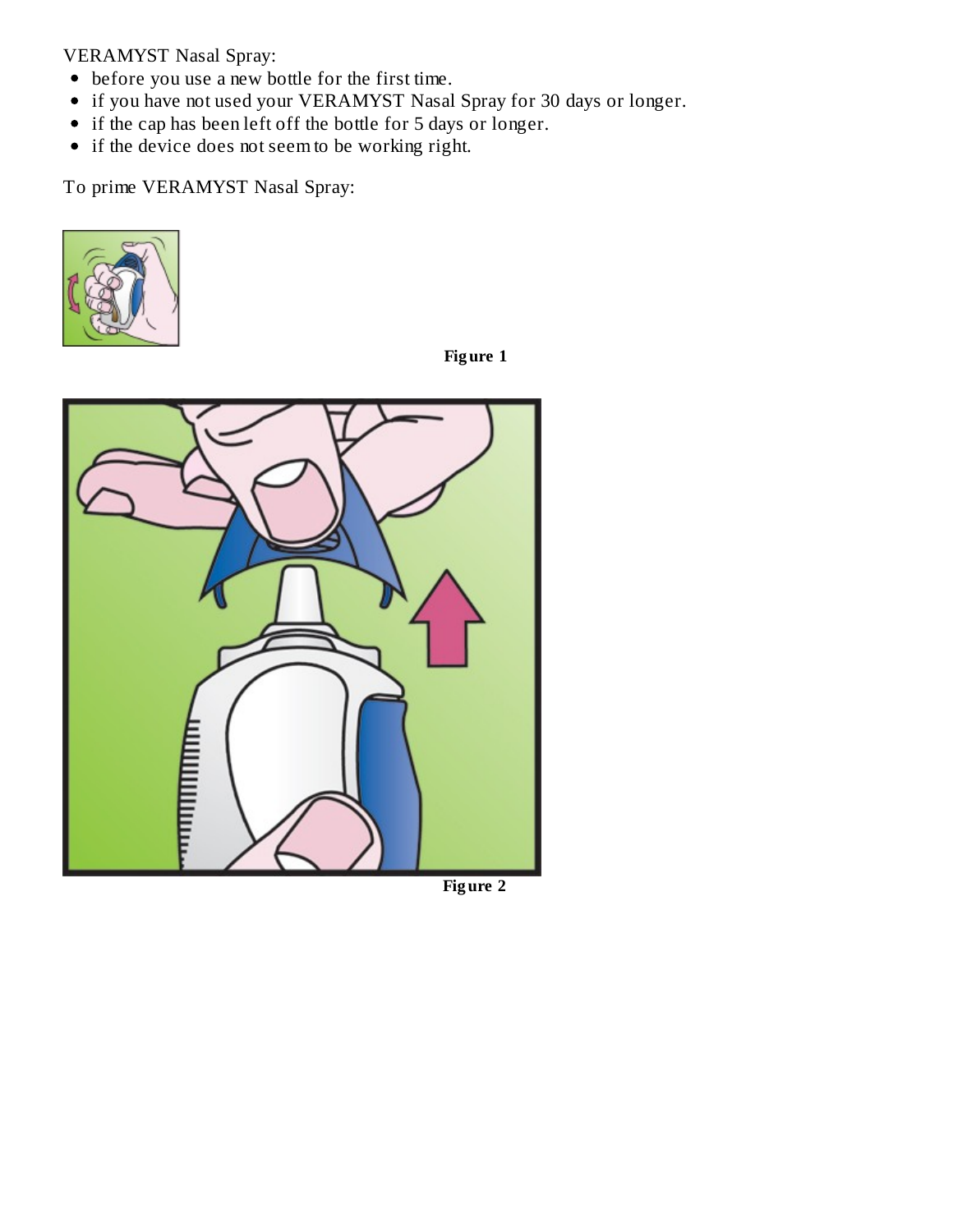

- 1. With the cap on, shake the device well (Figure 1). This is important to make the medicine a liquid that will spray.
- 2. Take the cap off by **squeezing** the finger grips and pulling it straight off (Figure 2).
- 3. Hold the device with the nozzle pointing up and away from you. Place your thumb or fingers on the button. Press the button all the way in 6 times or until a fine mist sprays from the nozzle (Figure 3). Your VERAMYST Nasal Spray is now ready to use.

#### **How to us e your VERAMYST Nasal Spray**

Follow the instructions below. If you have any questions, ask your healthcare provider or pharmacist.

Before taking a dose of VERAMYST Nasal Spray, gently blow your nose to clear your nostrils. Shake the bottle well. Then do these 3 simple steps: **Place, Press, Repeat**.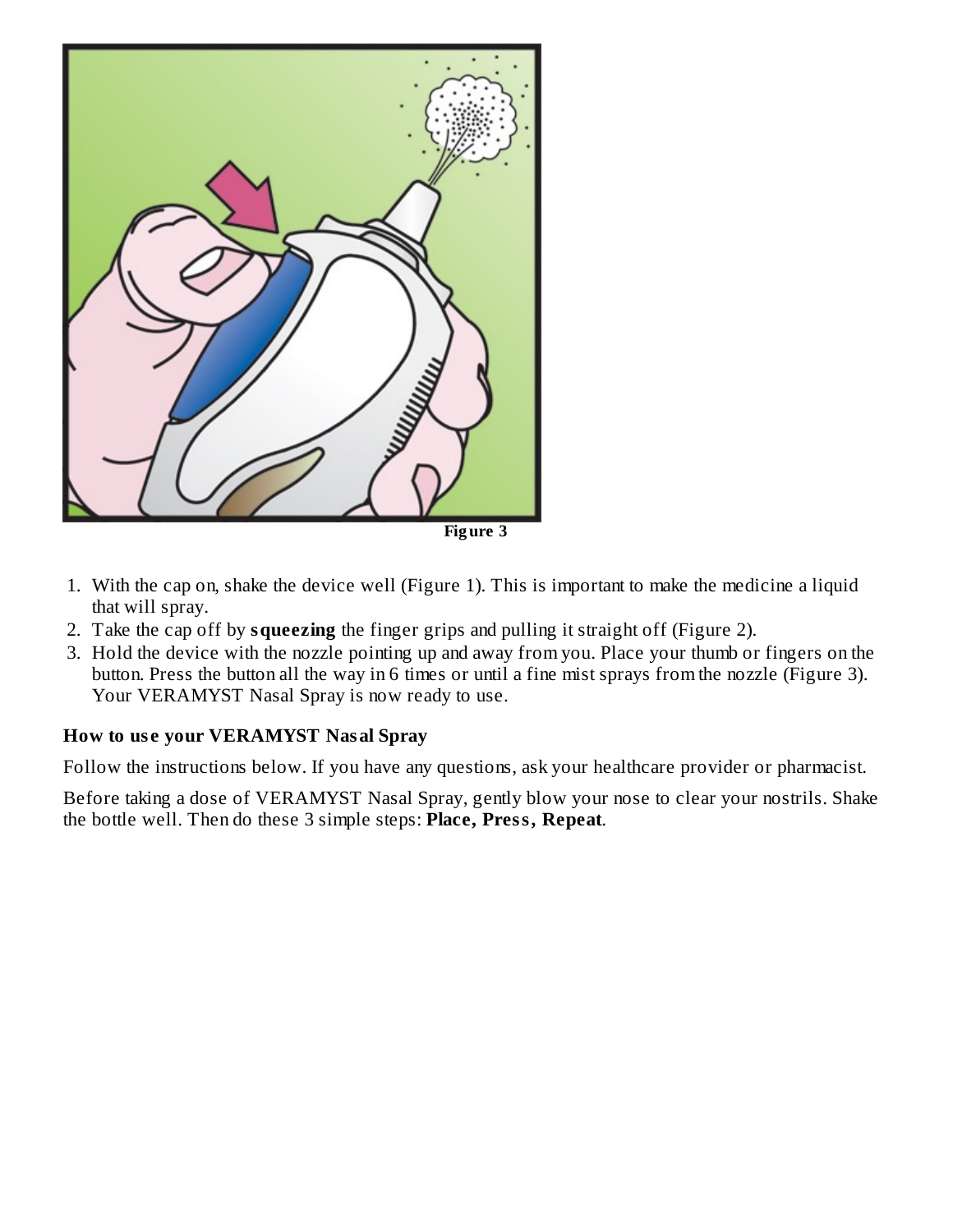



**Fig ure 5**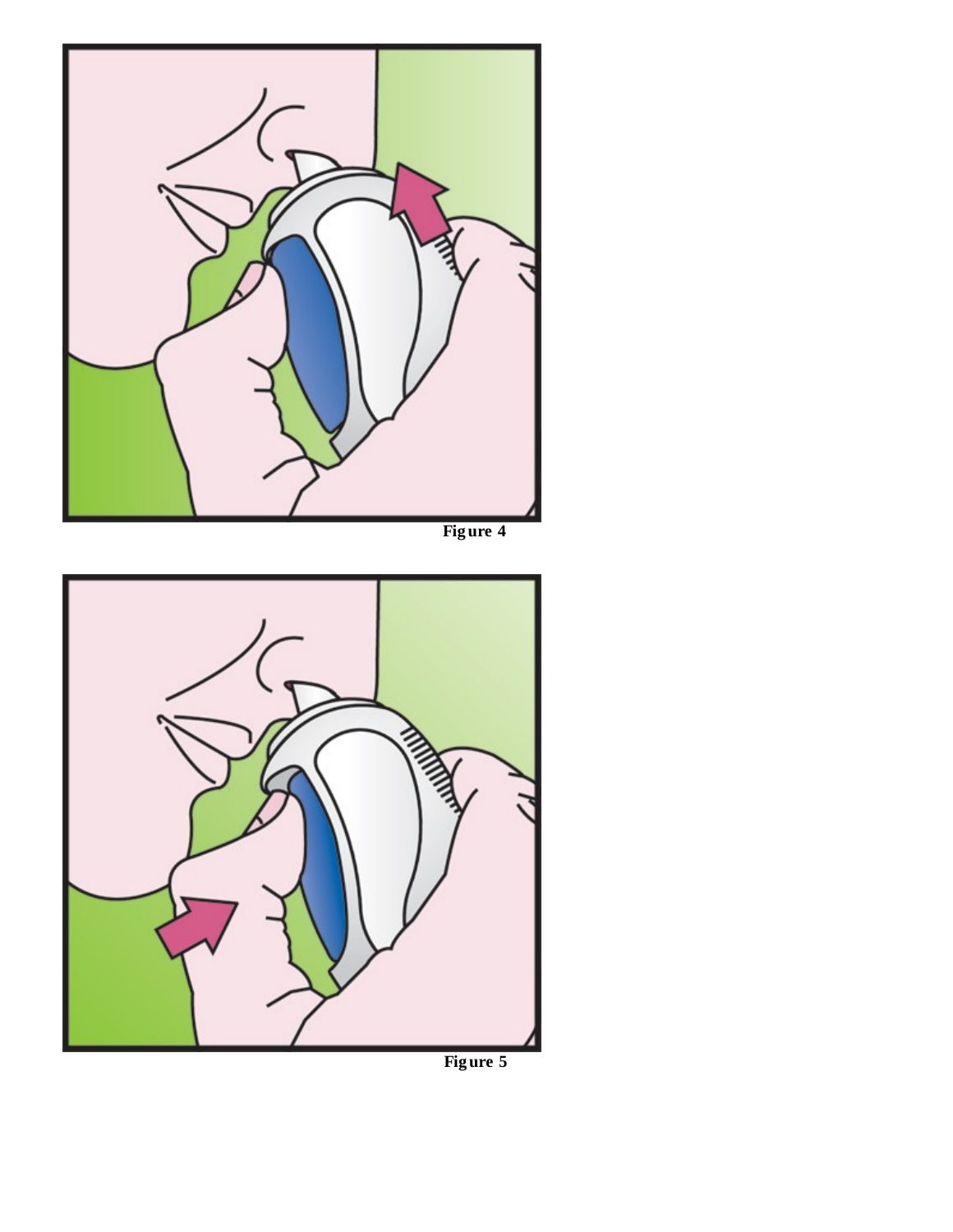

# **Fig ure 7**

# **1. PLACE**

Tilt your head forward a little bit. Hold the device upright. **PLACE** the nozzle in one of your nostrils (Figure 4).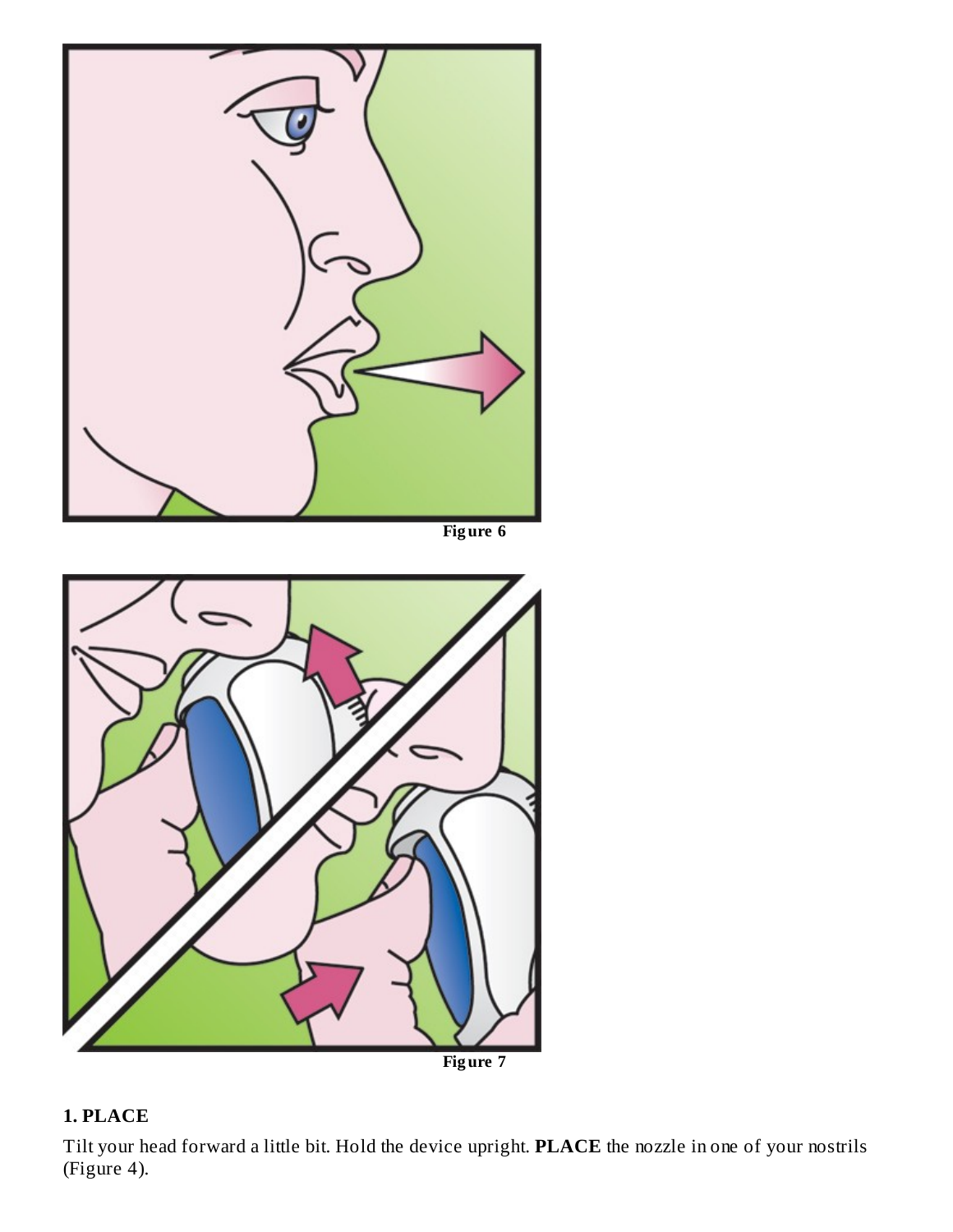Point the end of the nozzle toward the side of your nose, away from the center of your nose (septum). This helps get the medicine to the right part of your nose.

### **2. PRESS**

**PRESS** the button all the way in 1 time to spray the medicine in your nose while you are breathing in (Figure 5).

**Do not get any spray in your eyes.** If you do, rinse your eyes well with water.

Take the nozzle out of your nose. Breathe out through your mouth (Figure 6).

# **3. REPEAT**

To deliver the medicine to the other nostril, **REPEAT** Steps 1 and 2 in the other nostril (Figure 7).

If your healthcare provider has told you to take 2 sprays in each nostril, do Steps 1-3 again.

**Put the cap back on the device** after you have finished taking your dose.

### **How to clean your VERAMYST Nasal Spray**

**After each us e:** wipe the nozzle with a clean, dry tissue (Figure 8). **Never try to clean the nozzle with a pin or anything sharp becaus e this will damage the nozzle.** Do not use water to clean the nozzle.



**Once a week:** clean the inside of the cap with a clean, dry tissue (Figure 9). This will help keep the nozzle from getting blocked.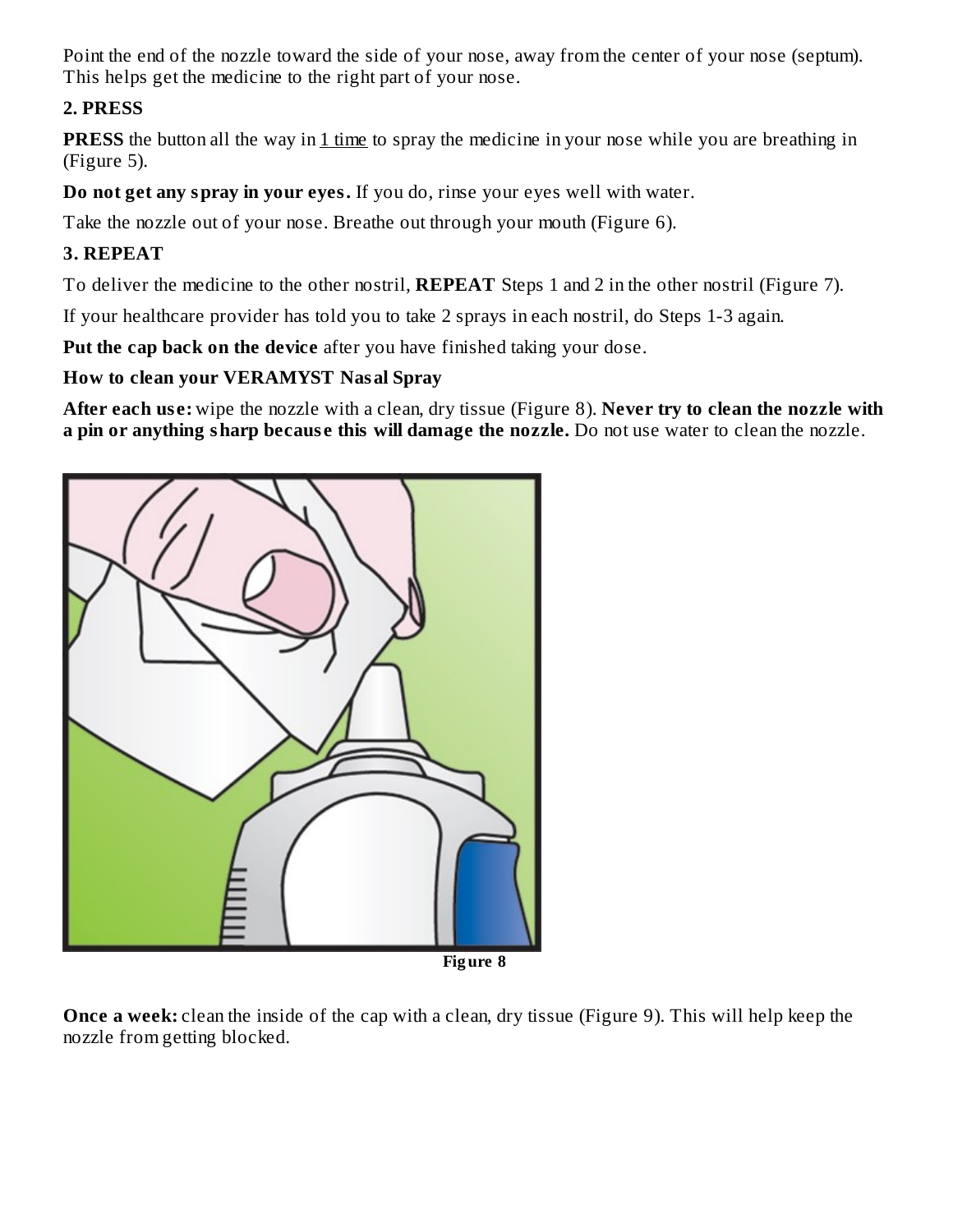

### **How to store your VERAMYST Nasal Spray**

- Keep your VERAMYST Nasal Spray and all medicines out of the reach of children.
- Store between 59° and 86°F (15° and 30°C). Do not refrigerate or freeze.
- Store with the cap on.
- Store in an upright position.

#### GlaxoSmithKline

Five Moore Drive

Research Triangle Park, NC 27709

©2009, GlaxoSmithKline. All rights reserved.

September 2009 VRM:6PIL

#### **Principal Display Panel**

 $\mathsf{Veramyst}^\circledR$ (fluticasone furoate) Nasal Spray 27.5 mcg per spray For Intranasal Use Only. ATTENTION PHARMACIST: Dispense with enclosed Patient Information leaflet. Important: Read accompanying directions carefully.  $R_x$  only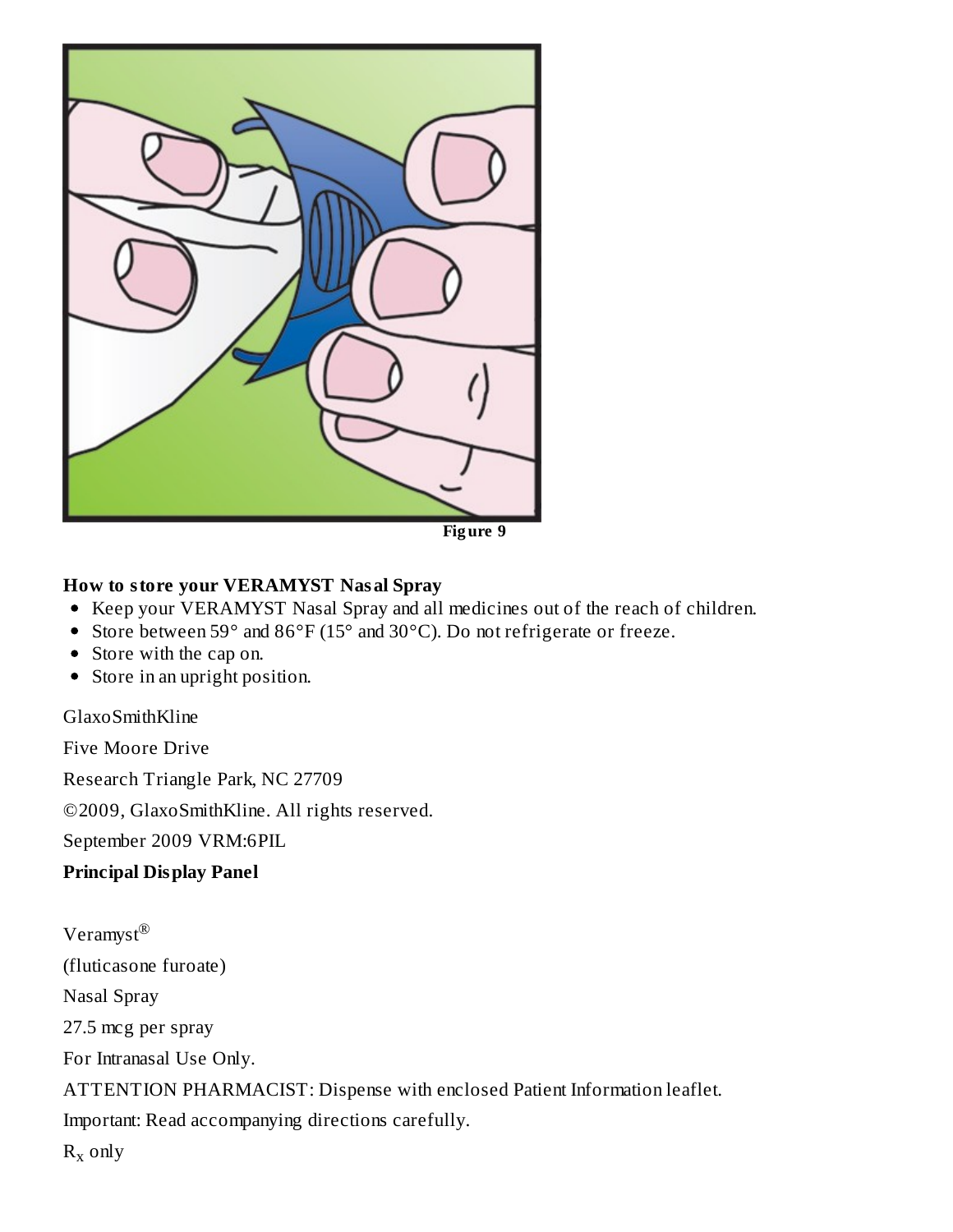120 Metered Sprays

10 g net fill weight

Before Use: VERAMYST Nasal Spray should be primed before using for the first time by releasing 6 test sprays into the air away from the face. In cases where it has not been used for more than 30 days or if the cap has been left off the bottle for 5 days or longer, prime the pump again until a fine mist appears.

Shake well before each use.

Store between  $15^{\circ}$  and  $30^{\circ}$ C (59° and  $86^{\circ}$ F). Do not refrigerate or freeze.

Store with the cap in an upright position.

Keep out of the reach of children.

For information on Veramyst Nasal Spray, call 1-877-665-6673 or go to www.Veramyst.com.



| <b>VERAMYST</b>                                                        |                                   |                              |                                      |          |
|------------------------------------------------------------------------|-----------------------------------|------------------------------|--------------------------------------|----------|
| fluticasone furoate spray, metered                                     |                                   |                              |                                      |          |
|                                                                        |                                   |                              |                                      |          |
|                                                                        |                                   |                              |                                      |          |
| <b>Product Information</b>                                             |                                   |                              |                                      |          |
| Product Type                                                           | HUMAN PRESCRIPTION<br><b>DRUG</b> | <b>Item Code</b><br>(Source) | NDC:54868-6168(NDC:0173-0753-<br>00) |          |
| <b>Route of Administration</b>                                         | NASAL                             |                              |                                      |          |
|                                                                        |                                   |                              |                                      |          |
|                                                                        |                                   |                              |                                      |          |
| <b>Active Ingredient/Active Moiety</b>                                 |                                   |                              |                                      |          |
|                                                                        | <b>Ingredient Name</b>            |                              | <b>Basis of Strength</b>             | Strength |
| FLUTICASONE FUROATE (UNII: JS86977WNV) (FLUTICASONE - UNII:CUT2W21N7U) |                                   |                              | <b>FLUTICASONE FUROATE</b>           | 27.5 ug  |
|                                                                        |                                   |                              |                                      |          |
|                                                                        |                                   |                              |                                      |          |
| <b>Inactive Ingredients</b>                                            |                                   |                              |                                      |          |
|                                                                        | <b>Ingredient Name</b>            |                              |                                      | Strength |
| <b>BENZALKONIUM CHLORIDE (UNII: F5UM2KM3W7)</b>                        |                                   |                              |                                      |          |
| ANHYDROUS DEXTROSE (UNII: 5SL0G7R0OK)                                  |                                   |                              |                                      |          |
| <b>EDETATE DISODIUM (UNII: 7FLD9 1C86K)</b>                            |                                   |                              |                                      |          |
| CELLULOSE, MICRO CRYSTALLINE (UNII: OP1R32D61U)                        |                                   |                              |                                      |          |
| CARBOXYMETHYLCELLULOSE SODIUM (UNII: K679OBS311)                       |                                   |                              |                                      |          |
| POLYSORBATE 80 (UNII: 6OZP39ZG8H)                                      |                                   |                              |                                      |          |
| WATER (UNII: 059 QF0 KO0 R)                                            |                                   |                              |                                      |          |
|                                                                        |                                   |                              |                                      |          |